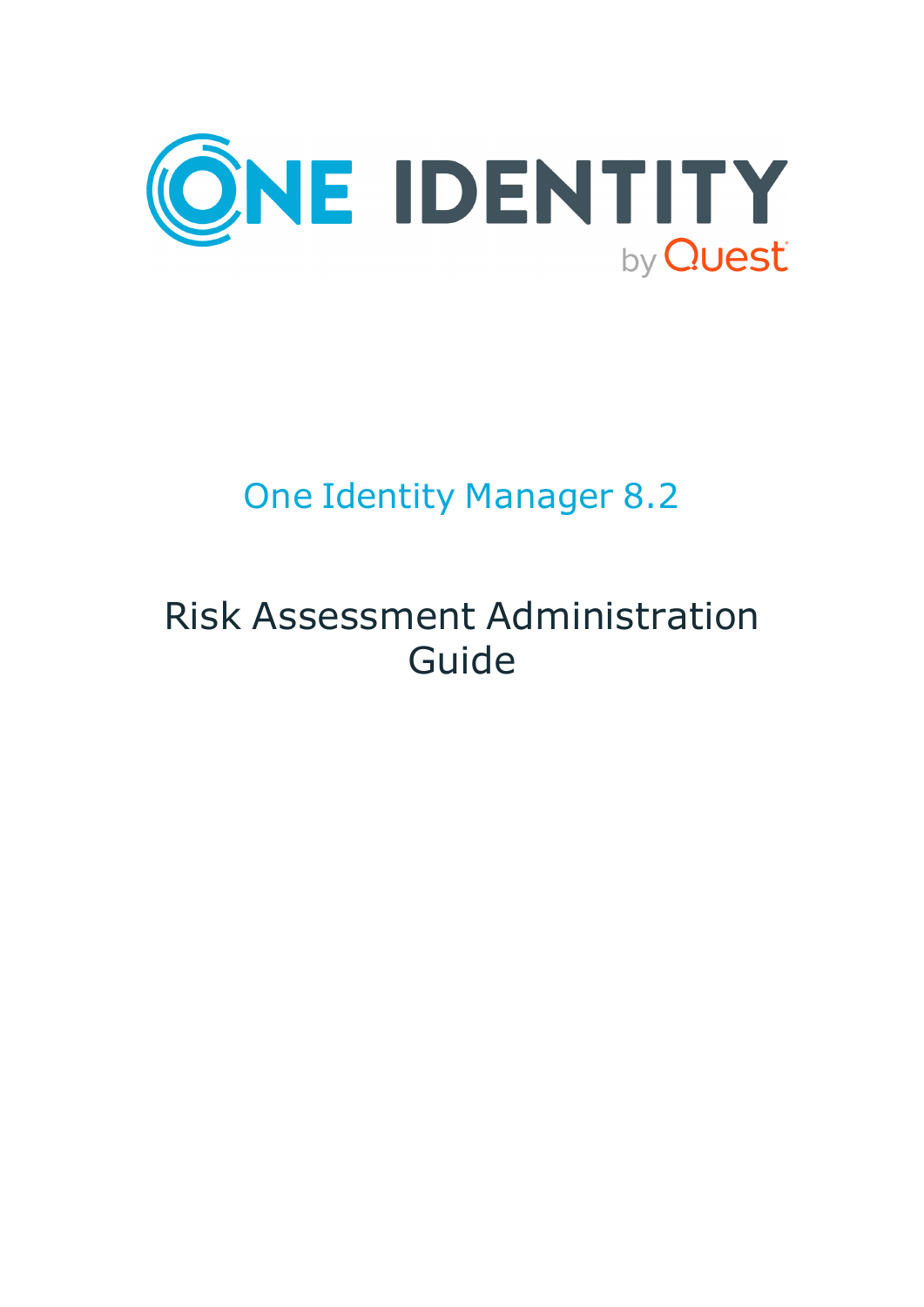#### **Copyright 2021 One Identity LLC.**

#### **ALL RIGHTS RESERVED.**

This guide contains proprietary information protected by copyright. The software described in this guide is furnished under a software license or nondisclosure agreement. This software may be used or copied only in accordance with the terms of the applicable agreement. No part of this guide may be reproduced or transmitted in any form or by any means, electronic or mechanical, including photocopying and recording for any purpose other than the purchaser's personal use without the written permission of One Identity LLC .

The information in this document is provided in connection with One Identity products. No license, express or implied, by estoppel or otherwise, to any intellectual property right is granted by this document or in connection with the sale of One Identity LLC products. EXCEPT AS SET FORTH IN THE TERMS AND CONDITIONS AS SPECIFIED IN THE LICENSE AGREEMENT FOR THIS PRODUCT, ONE IDENTITY ASSUMES NO LIABILITY WHATSOEVER AND DISCLAIMS ANY EXPRESS, IMPLIED OR STATUTORY WARRANTY RELATING TO ITS PRODUCTS INCLUDING, BUT NOT LIMITED TO, THE IMPLIED WARRANTY OF MERCHANTABILITY, FITNESS FOR A PARTICULAR PURPOSE, OR NON-INFRINGEMENT. IN NO EVENT SHALL ONE IDENTITY BE LIABLE FOR ANY DIRECT, INDIRECT, CONSEQUENTIAL, PUNITIVE, SPECIAL OR INCIDENTAL DAMAGES (INCLUDING, WITHOUT LIMITATION, DAMAGES FOR LOSS OF PROFITS, BUSINESS INTERRUPTION OR LOSS OF INFORMATION) ARISING OUT OF THE USE OR INABILITY TO USE THIS DOCUMENT, EVEN IF ONE IDENTITY HAS BEEN ADVISED OF THE POSSIBILITY OF SUCH DAMAGES. One Identity makes no representations or warranties with respect to the accuracy or completeness of the contents of this document and reserves the right to make changes to specifications and product descriptions at any time without notice. One Identity does not make any commitment to update the information contained in this document.

If you have any questions regarding your potential use of this material, contact:

One Identity LLC. Attn: LEGAL Dept 4 Polaris Way Aliso Viejo, CA 92656

Refer to our Web site ([http://www.OneIdentity.com](http://www.oneidentity.com/)) for regional and international office information.

#### **Patents**

One Identity is proud of our advanced technology. Patents and pending patents may apply to this product. For the most current information about applicable patents for this product, please visit our website at [http://www.OneIdentity.com/legal/patents.aspx](http://www.oneidentity.com/legal/patents.aspx).

#### **Trademarks**

One Identity and the One Identity logo are trademarks and registered trademarks of One Identity LLC. in the U.S.A. and other countries. For a complete list of One Identity trademarks, please visit our website at [www.OneIdentity.com/legal](http://www.oneidentity.com/legal). All other trademarks are the property of their respective owners.

#### **Legend**

**WARNING: A WARNING icon highlights a potential risk of bodily injury or property damage, for which industry-standard safety precautions are advised. This icon is often associated with electrical hazards related to hardware.**

**CAUTION: A CAUTION icon indicates potential damage to hardware or loss of data if** A **instructions are not followed.**

One Identity Manager Risk Assessment Administration Guide Updated - 24 November 2021, 09:54 Version - 8.2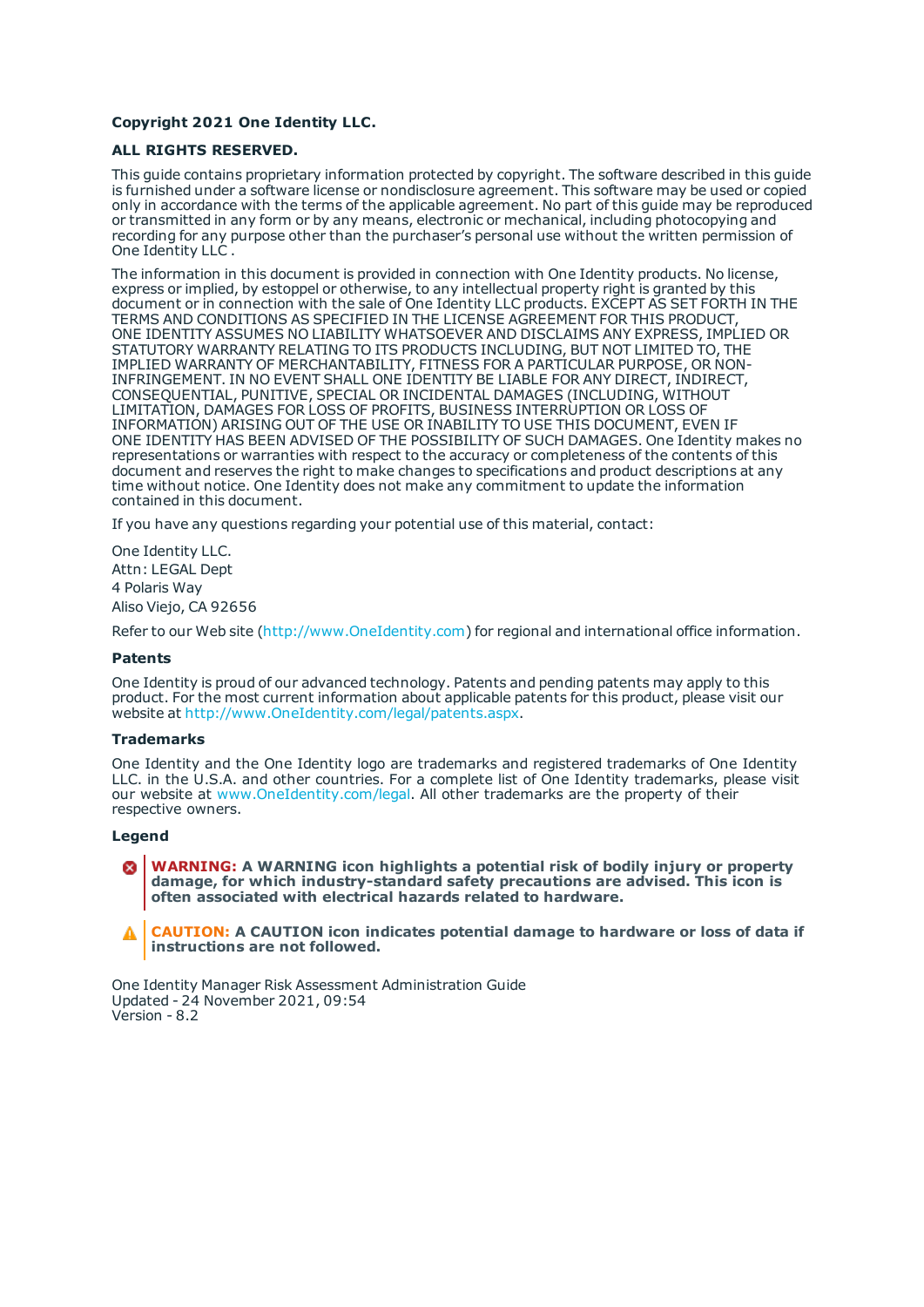# **Contents**

| 29 |
|----|
|    |
|    |
|    |
|    |

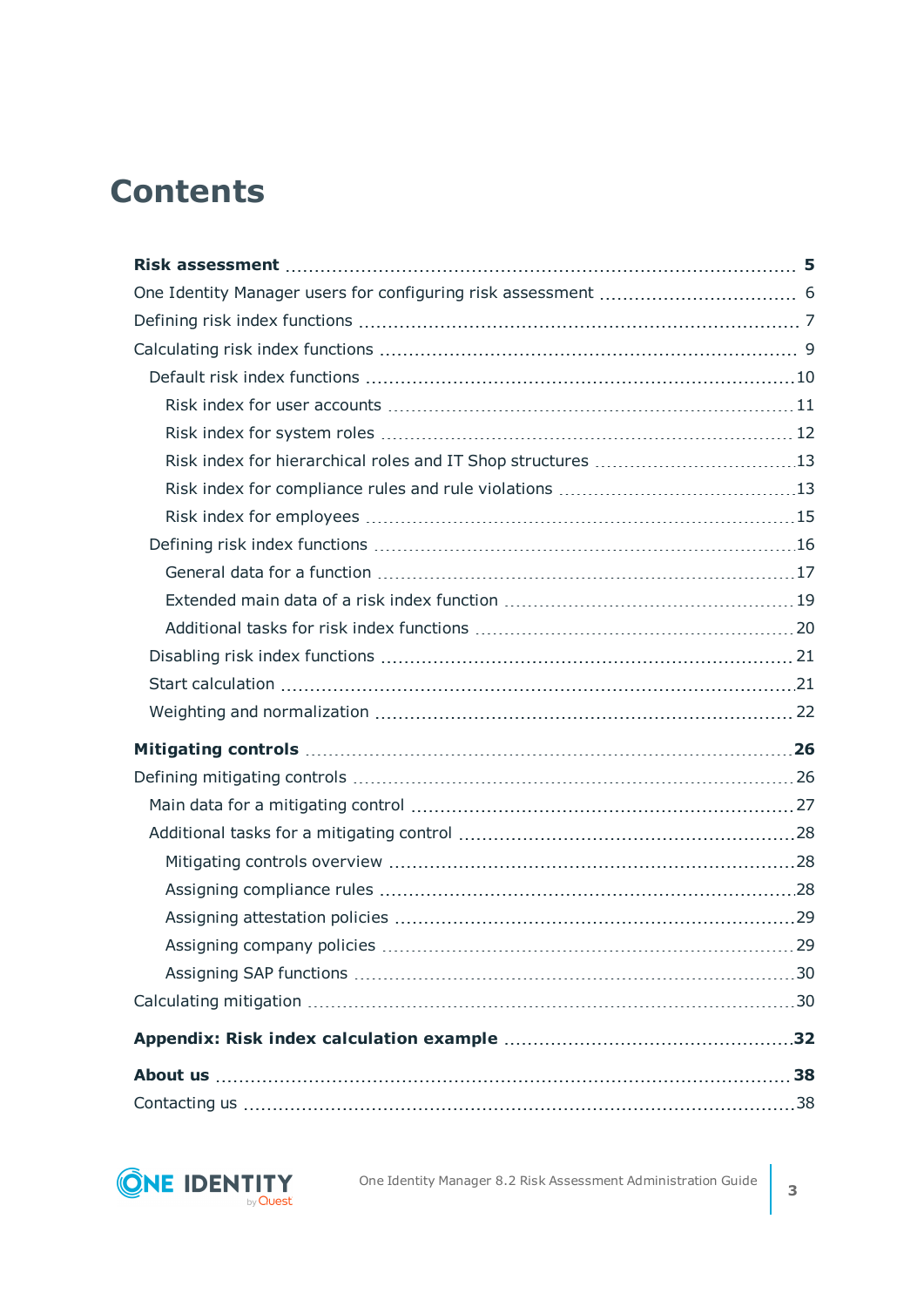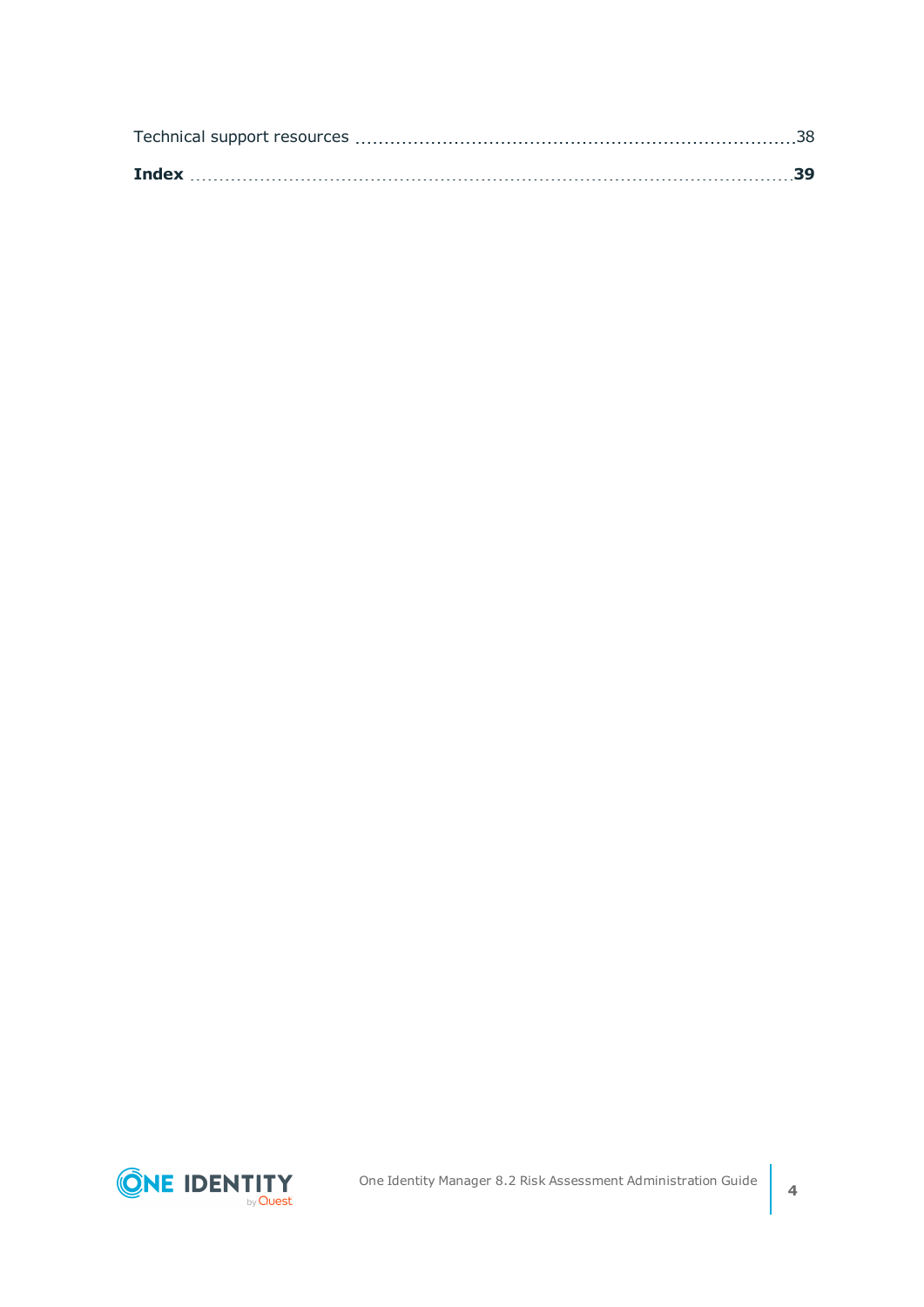# **Risk assessment**

<span id="page-4-0"></span>Everyone with IT system authorization in a company represents a security risk for that company. For example, a person with permission to edit financial data in SAP carries a higher risk than an employee with permission to edit their own personal data. To quantify the risk, you can enter a risk value for every company resource in One Identity Manager. A risk index is calculated from this value for every person who is assigned this company resource, directly, or indirectly. Company resources include target system entitlements (for example, Active Directory groups or SAP profiles), system roles, subscribable reports, software, and resources. In this way, all the people that represent a particular risk to the company can be found.

Rules in the context of Identity Audit can also be given a risk index. Each rule violation can increase the security risk. Therefore, these risk indexes are also included in the employee's risk calculation. You can define appropriate countermeasures through mitigating controls, and store them with the compliance rules.

Other factors can influence the calculation of employee risk indexes. These include: the type of resource assignment (approved request in the IT Shop or direct assignment), attestations, exception approvals for rule violations, employee responsibilities, and defined weightings. Furthermore, the risk index can be calculated for all business roles, organizations, and system roles that have company resources assigned to them. The user account risk index is calculated based on the system entitlements assigned.

One Identity Manager provides default functions for the risk index calculations described in the following. These are available if the respective module is installed. You can also can set up custom functions.

#### *To use risk assessment functionality*

<sup>l</sup> In the Designer, set the **QER | CalculateRiskIndex** configuration parameter and compile the database.

If you disable the configuration parameter at a later date, model components and scripts that are not longer required, are disabled. SQL procedures and triggers are still carried out. For more information about the behavior of preprocessor relevant configuration parameters and conditional compiling, see the *One Identity Manager Configuration Guide*.

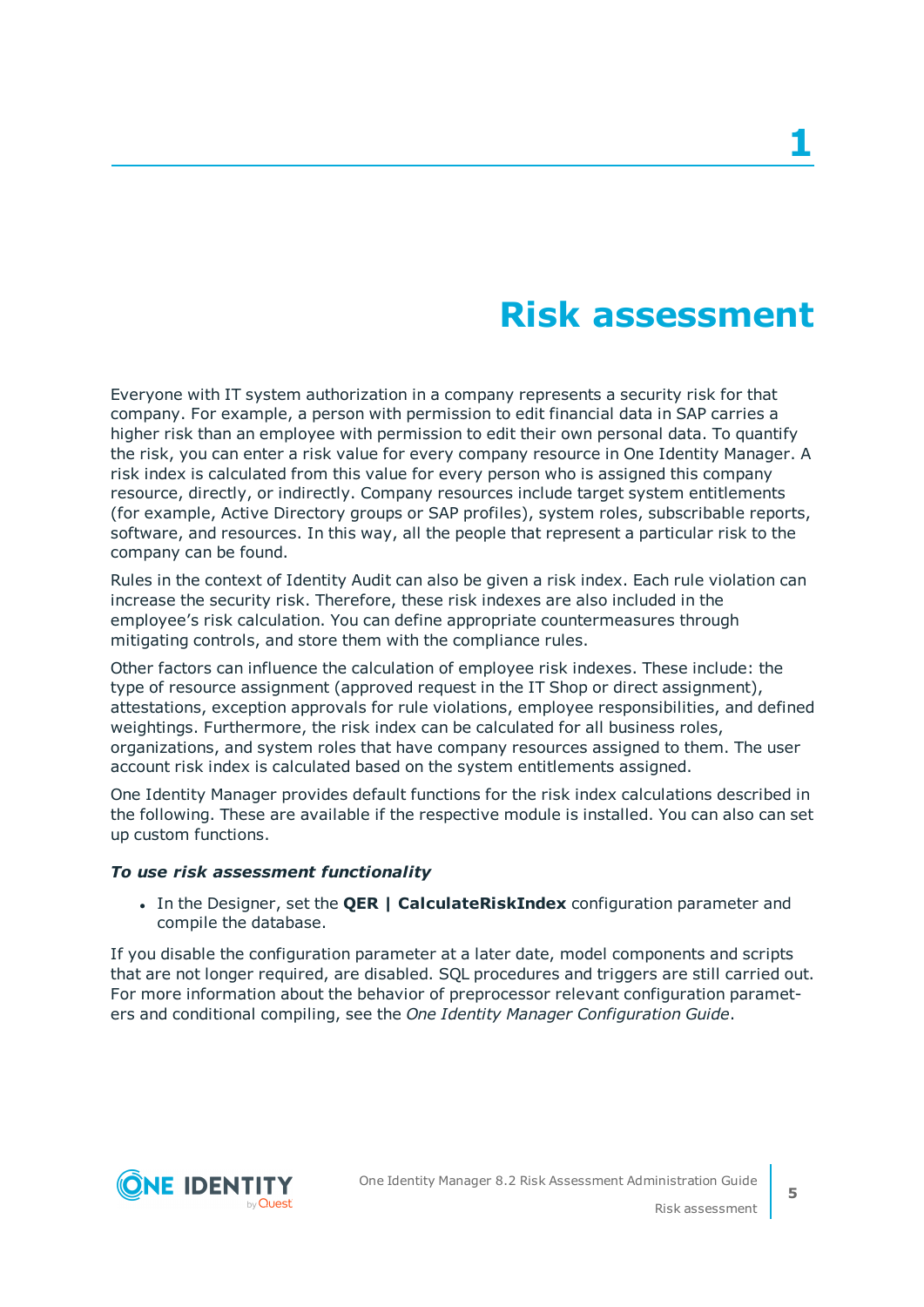# <span id="page-5-0"></span>**One Identity Manager users for configuring risk assessment**

The following users are used for specifying risk indexes and editing risk index functions.

#### **Table 1: Users**

| <b>Users</b>                                   | <b>Tasks</b>                                                                                                                         |  |  |  |  |
|------------------------------------------------|--------------------------------------------------------------------------------------------------------------------------------------|--|--|--|--|
| Employee responsible for<br>individual company | The users are defined using different application roles for<br>administrators and managers.                                          |  |  |  |  |
| resources                                      | Users with these application roles:                                                                                                  |  |  |  |  |
|                                                | • Specify company resource risk indexes for which you<br>are responsible.                                                            |  |  |  |  |
| Compliance rules<br>administrators             | Administrators must be assigned to the Identity & Access<br><b>Governance   Identity Audit   Administrators</b><br>application role. |  |  |  |  |
|                                                | Users with this application role:                                                                                                    |  |  |  |  |
|                                                | • Specify the risk indexes for compliance rules.                                                                                     |  |  |  |  |
|                                                | • Specify mitigating controls.                                                                                                       |  |  |  |  |
|                                                | • Create and edit functions.                                                                                                         |  |  |  |  |
| Administrators for<br>attestation cases        | Administrators are assigned to the Identity & Access<br><b>Governance   Attestation   Administrators application</b><br>role.        |  |  |  |  |
|                                                | Users with this application role:                                                                                                    |  |  |  |  |
|                                                | • Specify risk indexes for attestation policies.                                                                                     |  |  |  |  |
|                                                | • Specify mitigating controls.                                                                                                       |  |  |  |  |
|                                                | • Create and edit functions.                                                                                                         |  |  |  |  |
| Company policy<br>administrators               | Administrators must be assigned to the Identity & Access<br>Governance   Company policies   Administrators<br>application role.      |  |  |  |  |
|                                                | Users with this application role:                                                                                                    |  |  |  |  |
|                                                | • Specify risk indexes for company policies.                                                                                         |  |  |  |  |
|                                                | • Specify mitigating controls.                                                                                                       |  |  |  |  |
|                                                | • Create and edit functions.                                                                                                         |  |  |  |  |
| Employee administrators                        | Administrators must be assigned to the Identity<br>Management   Employees   Administrators application<br>role.                      |  |  |  |  |

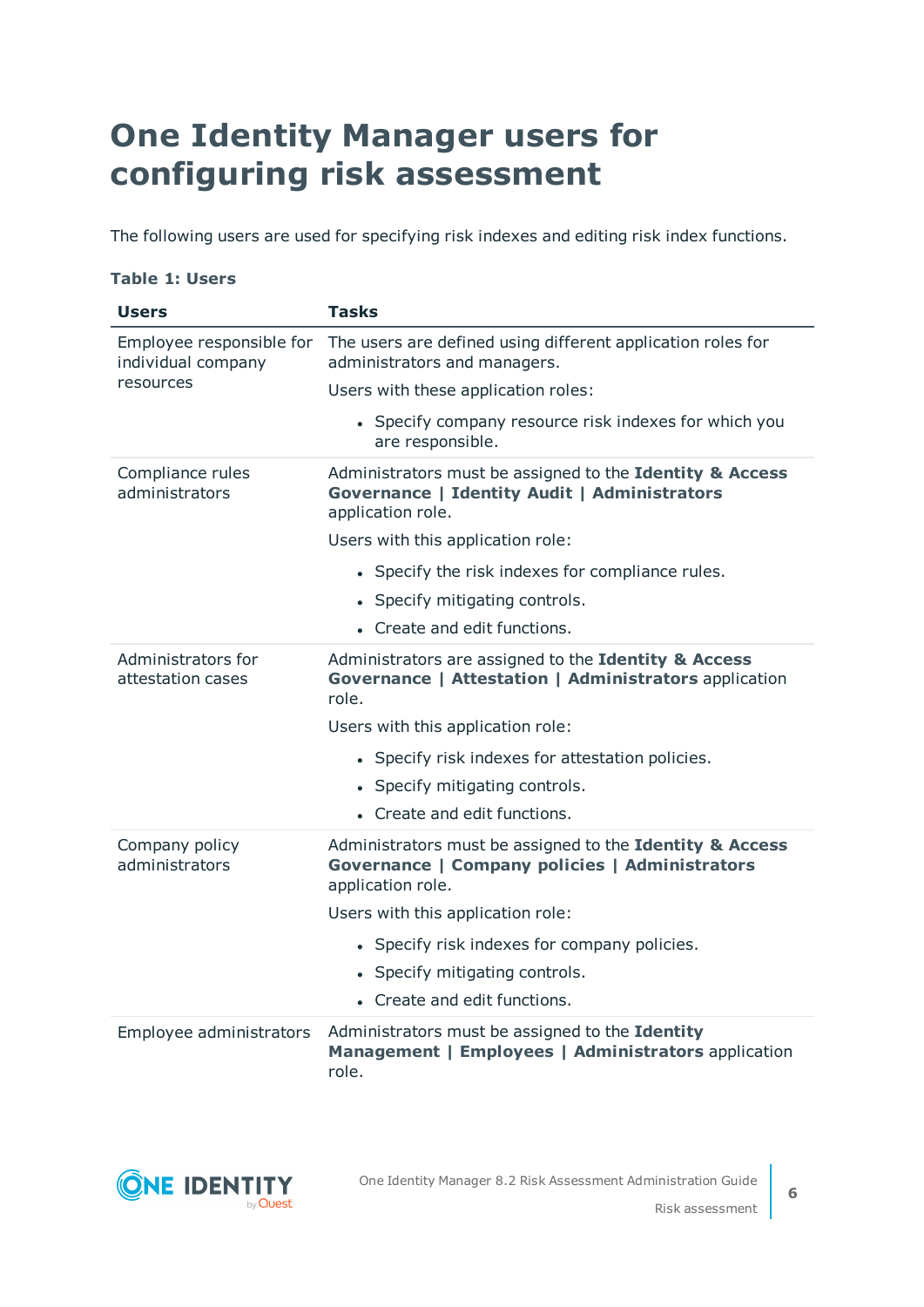| <b>Users</b>                           | <b>Tasks</b>                                                                                                                                 |  |  |  |
|----------------------------------------|----------------------------------------------------------------------------------------------------------------------------------------------|--|--|--|
|                                        | Users with this application role:                                                                                                            |  |  |  |
|                                        | • Create and edit functions.                                                                                                                 |  |  |  |
| One Identity Manager<br>administrators | One Identity Manager administrator and administrative<br>system users Administrative system users are not added to<br>application roles.     |  |  |  |
|                                        | One Identity Manager administrators:                                                                                                         |  |  |  |
|                                        | • Create customized permissions groups for application<br>roles for role-based login to administration tools in the<br>Designer as required. |  |  |  |
|                                        | • Create system users and permissions groups for non<br>role-based login to administration tools in the Designer<br>as required.             |  |  |  |
|                                        | • Enable or disable additional configuration parameters in<br>the Designer as required.                                                      |  |  |  |
|                                        | • Create custom processes in the Designer as required.                                                                                       |  |  |  |
|                                        | • Create and configure schedules as required.                                                                                                |  |  |  |

# <span id="page-6-0"></span>**Defining risk index functions**

A risk index can be entered in One Identity Manager for the following objects types.

NOTE: Object types are defined in the One Identity Manager modules and are not available until the modules are installed.

|  |  |  |  |  |  |  |  |  |  | Table 2: Risk index for objects in the One Identity Manager |
|--|--|--|--|--|--|--|--|--|--|-------------------------------------------------------------|
|--|--|--|--|--|--|--|--|--|--|-------------------------------------------------------------|

| Object type                                                                                             | <b>Application</b>                                                                                         | <b>Available in</b><br>module                      |
|---------------------------------------------------------------------------------------------------------|------------------------------------------------------------------------------------------------------------|----------------------------------------------------|
| Target system entitlements, such as<br>Active Directory groups or Google<br>Workspace products and SKUs | Risk to the organization if the<br>target system entitlement is<br>assigned to a user account.             | In the<br>respective<br>target<br>system<br>module |
| Software                                                                                                | Risk for the company if the<br>account definition, software, or<br>resource is assigned to an<br>employee. | Software<br>Management<br>Module                   |

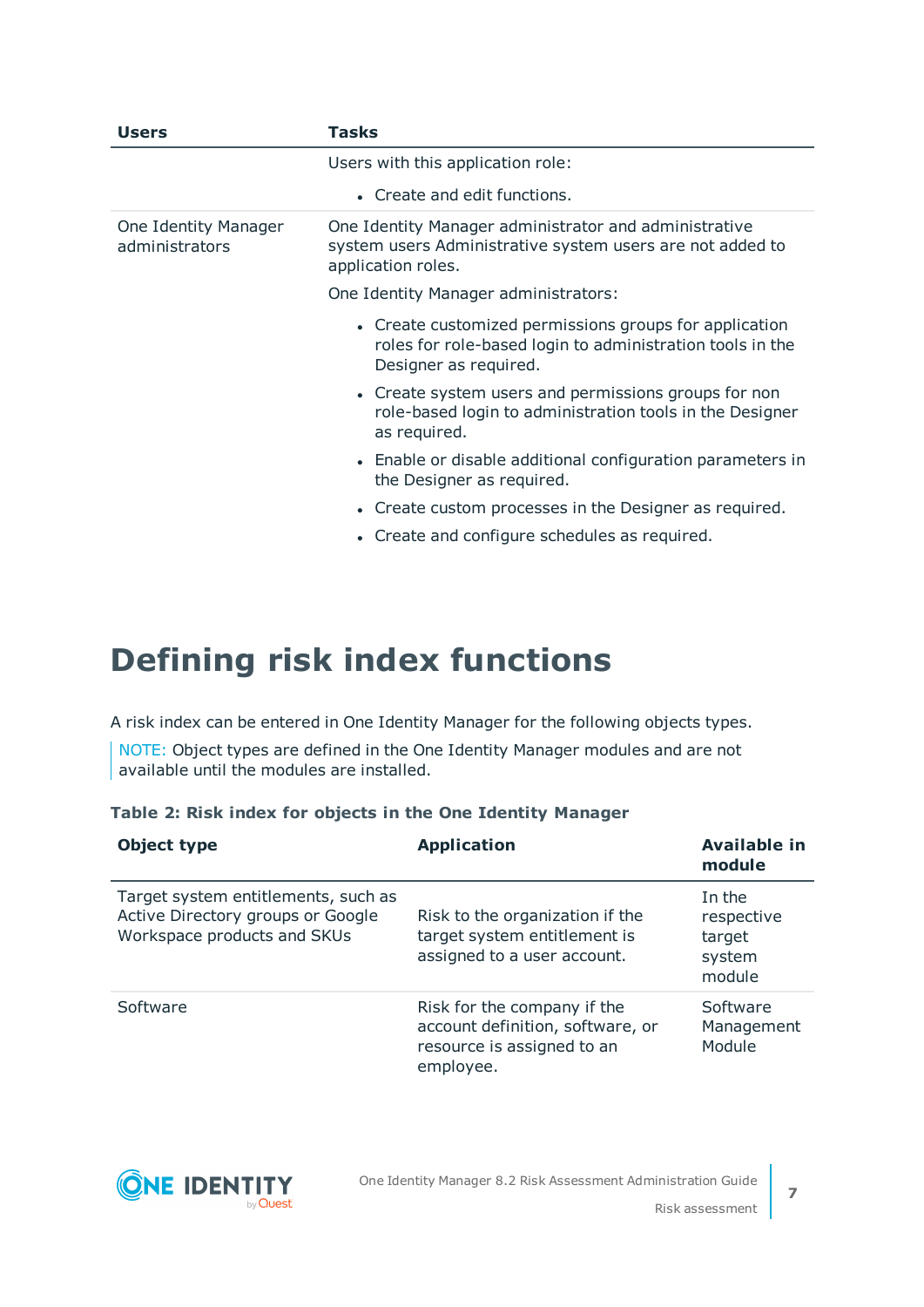| <b>Object type</b>                            | <b>Application</b>                                                                                | <b>Available in</b><br>module                         |
|-----------------------------------------------|---------------------------------------------------------------------------------------------------|-------------------------------------------------------|
| Resources                                     |                                                                                                   | always                                                |
| <b>Account definitions</b>                    |                                                                                                   | Target<br><b>System Base</b><br>Module                |
| Multi-request resources                       |                                                                                                   | always                                                |
| Multi requestable/unsubscribable<br>resources | Risk for the company if the<br>resource is assigned to an IT Shop<br>structure.                   | always                                                |
| Assignment resources                          |                                                                                                   | always                                                |
| Application roles                             | Risk for the company if an<br>employee is a member of this<br>application role.                   | always                                                |
| Compliance rules                              | Risk for the company if a rule is<br>violated.                                                    | Compliance<br><b>Rules Module</b>                     |
| <b>SAP functions</b>                          | Risk for the company if SAP user<br>accounts match the SAP function.                              | SAP <sub>R</sub> /3<br>Compliance<br>Add-on<br>Module |
| Company policies                              | Risk for the company if a company<br>policy is violated.                                          | Company<br>Policies<br>Module                         |
| <b>Attestation policies</b>                   | Risk for the company if an<br>attestation procedure denies<br>approval for an attestation policy. | Attestation<br>Module                                 |
| Subscribable reports                          | Risk for the company if an<br>employee has subscribed to a<br>report.                             | Report<br>Subscription<br>Module                      |

#### *To enter a risk index*

- 1. Open the main data form for the object for which you want to enter the risk index.
- 2. Enter the desired value in the **Risk index** field.

The risk index is specified as a floating point number in the range 0.0 ... 1.0. This means:

- $\cdot$  0.0: no risk
- 1.0: problem; risk involved

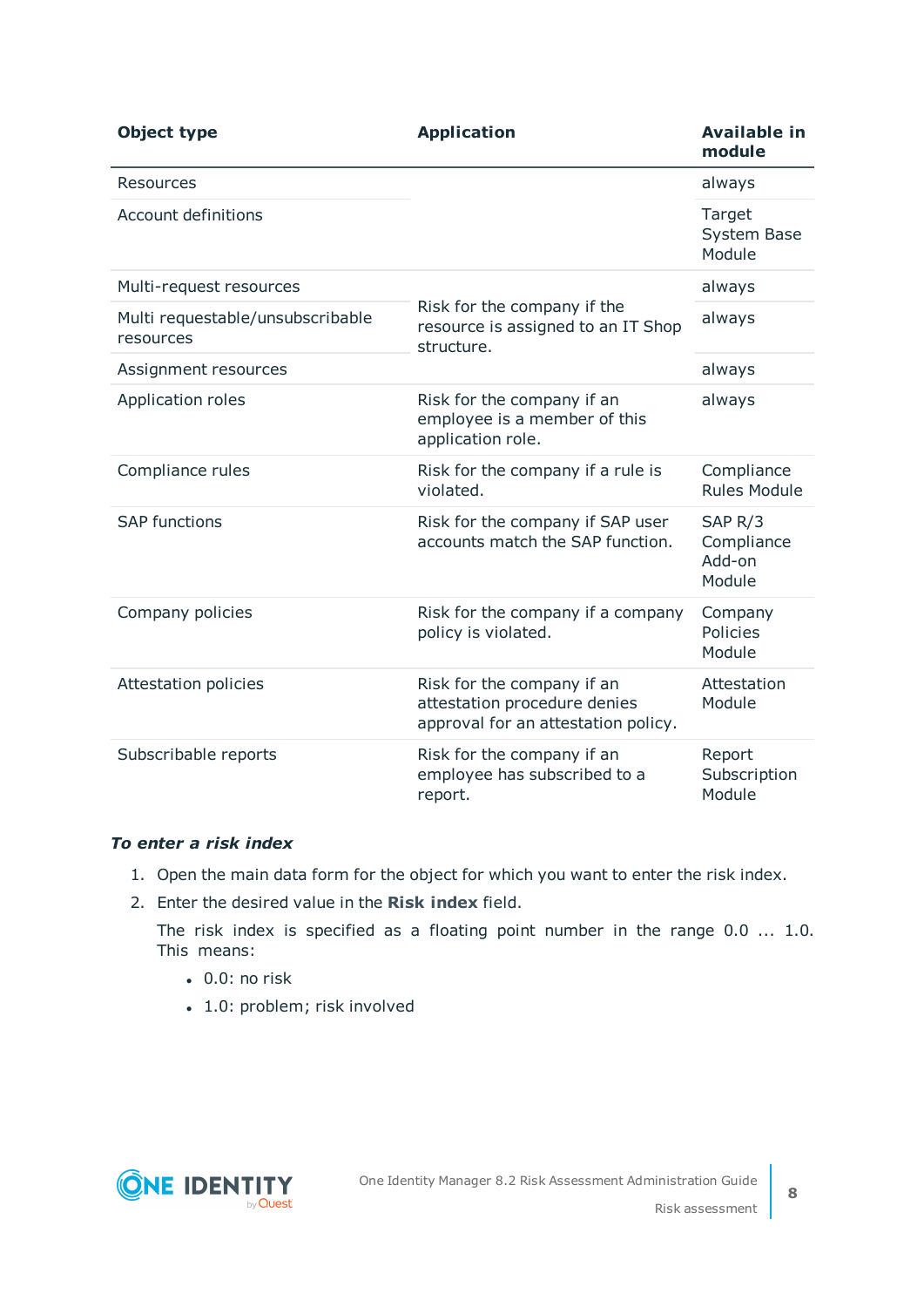# <span id="page-8-0"></span>**Calculating risk index functions**

One Identity Manager calculates the resulting risk indexes for employees, user accounts, and hierarchical roles based on the risk indexes already stored. All direct and indirectly assigned objects are taken into account.

The risk index is calculated for the following object types.

| Object type                                                                                         | <b>Calculation</b>                                                                                                                                                                                                                                     | <b>Available</b><br>in Module                      |
|-----------------------------------------------------------------------------------------------------|--------------------------------------------------------------------------------------------------------------------------------------------------------------------------------------------------------------------------------------------------------|----------------------------------------------------|
| Employees                                                                                           | Calculated from the risk indexes of all associated<br>user accounts, directly, and indirectly assigned<br>software applications, resources, account definitions,<br>and subscribable reports, membership in application<br>roles, and rule violations. | always                                             |
| User accounts, such<br>as Active Directory<br>user accounts or<br>Google Workspace<br>user accounts | Calculated from the risk indexes of all assigned<br>target system entitlements.                                                                                                                                                                        | In the<br>respective<br>target<br>system<br>module |
| Departments,<br>locations, cost<br>centers                                                          |                                                                                                                                                                                                                                                        | always                                             |
| <b>Business roles</b>                                                                               | Calculated from the risk indexes of all assigned<br>company resources.                                                                                                                                                                                 | <b>Business</b><br>Roles<br>Module                 |
| System roles                                                                                        |                                                                                                                                                                                                                                                        | System<br>Roles<br>Module                          |
| IT Shop structures                                                                                  |                                                                                                                                                                                                                                                        | always                                             |
| Rule violations                                                                                     | Determined by the risk index of the violated rule and<br>the assigned mitigating control.                                                                                                                                                              | Compliance<br><b>Rules</b><br>Module               |

One Identity Manager supplies default functions for the risk indexes with risk functions defined for the objects types listed here. Certain properties of default functions can be edited in One Identity Manager. Furthermore, you can make custom functions.

#### **Related topics**

- Default risk index [functions](#page-9-0) on page 10
- $\bullet$  Defining risk index [functions](#page-15-0) on page 16

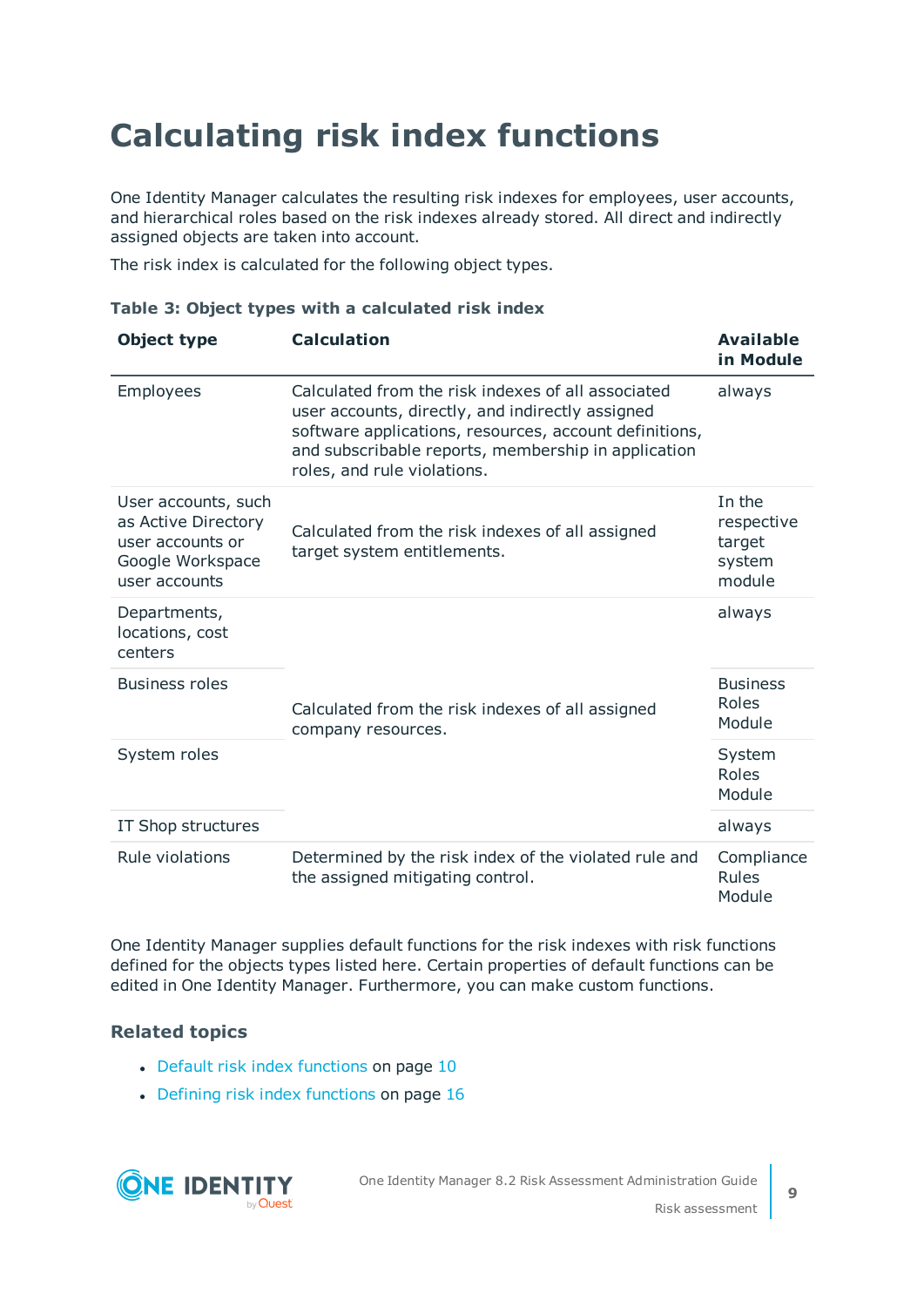## <span id="page-9-0"></span>**Default risk index functions**

One Identity Manager supplies a comprehensive collection of default functions. These are used for calculating the risk index of all company resources assigned. These functions can be selected in **Risk Index Functions** category under the **Assignments** filter.

Additional factors, like the type of assignment or attestation, influence how the risk index is calculated. There is separate function stored for each factor additionally affecting a calculated risk index. These functions can be selected in **Risk Index Functions** category under the **Properties** filter.

The following object type risk indexes are determined to calculate the risk index of employees:

• User accounts

Risk index (calculated) of all user accounts connected to an employee

• Company resources

Risk index (calculated) of all company resources assigned (for example, software, resources, subscribable reports)

<sup>l</sup> Rule violations

Risk index of violated rule taking mitigating controls into accounts

• Application roles

Risk index of all application roles in which the employee is member

Risk index calculation for the different object types is described in more detail in the following sections.

NOTE: The default functions can be used to perform a risk assessment for most objects in One Identity Manager. This largely covers the standard requirements on this topic. The mode of calculation, weighting, and change values must be adjusted to suit you company's requirements.

#### *Before running a risk assessment*

- Check all default functions for relevance to your data situation.
- Disable all unnecessary functions.
- Adjust the calculation type, weighting, and change value in the enabled functions rules to suit your company.
- Define additional functions if required.

#### **Detailed information about this topic**

- $\cdot$  Risk index for user [accounts](#page-10-0) on page 11
- Risk index for [system](#page-11-0) roles on page 12
- Risk index for [hierarchical](#page-12-0) roles and IT Shop structures on page 13

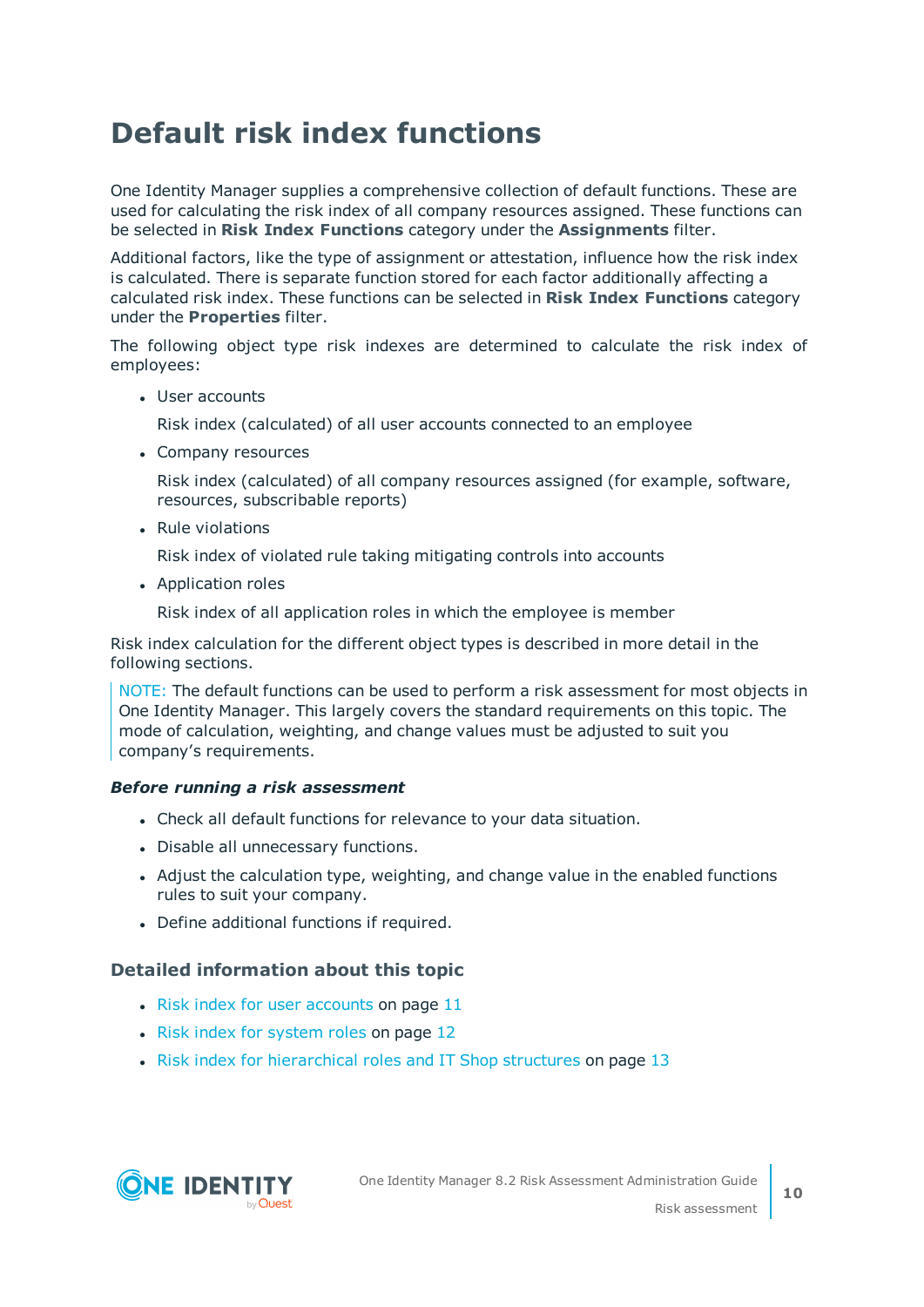- $\cdot$  Risk index for [employees](#page-14-0) on page 15
- Risk index for [compliance](#page-12-1) rules and rule violations on page 13

#### **Related topics**

- $\bullet$  [Disabling](#page-20-0) risk index functions on page 21
- General data for a [function](#page-16-0) on page 17
- Weighting and [normalization](#page-21-0) on page 22
- $\bullet$  Defining risk index [functions](#page-15-0) on page 16

### <span id="page-10-0"></span>**Risk index for user accounts**

Installed modules: Target System Base Module Active Directory Module Azure Active Directory Module Oracle E-Business Suite Module LDAP Module Domino Module SAP R/3 User Management module Module SAP R/3 Analysis Authorizations Add-on Module SharePoint Module Google Workspace Module Cloud Systems Management Module Unix Based Target Systems Module Privileged Account Governance Module Attestation Module

First, the risk indexes of all system entitlements assigned to the user accounts are found in order to calculate user account risk indexes. There are functions stored for the assignments tables to do this (for example "Active Directory user accounts: assignments to groups", "User accounts: assignments to system entitlements"). The risk factor of these assignments depends on other factors. Each of these factors reduces the risk index found.

- Assignment through inheritance (without IT Shop requests)
- Assignment through an approved IT Shop request
- The assignment is attested and approved

One Identity Manager determines the highest value from the assignment risk indexes (calculation type: "Maximum (weighted)") for each user account. There are functions stored for the user account tables to do this (for example: "Active Directory user account", "User accounts"). This value is reduced or increased by other factors.

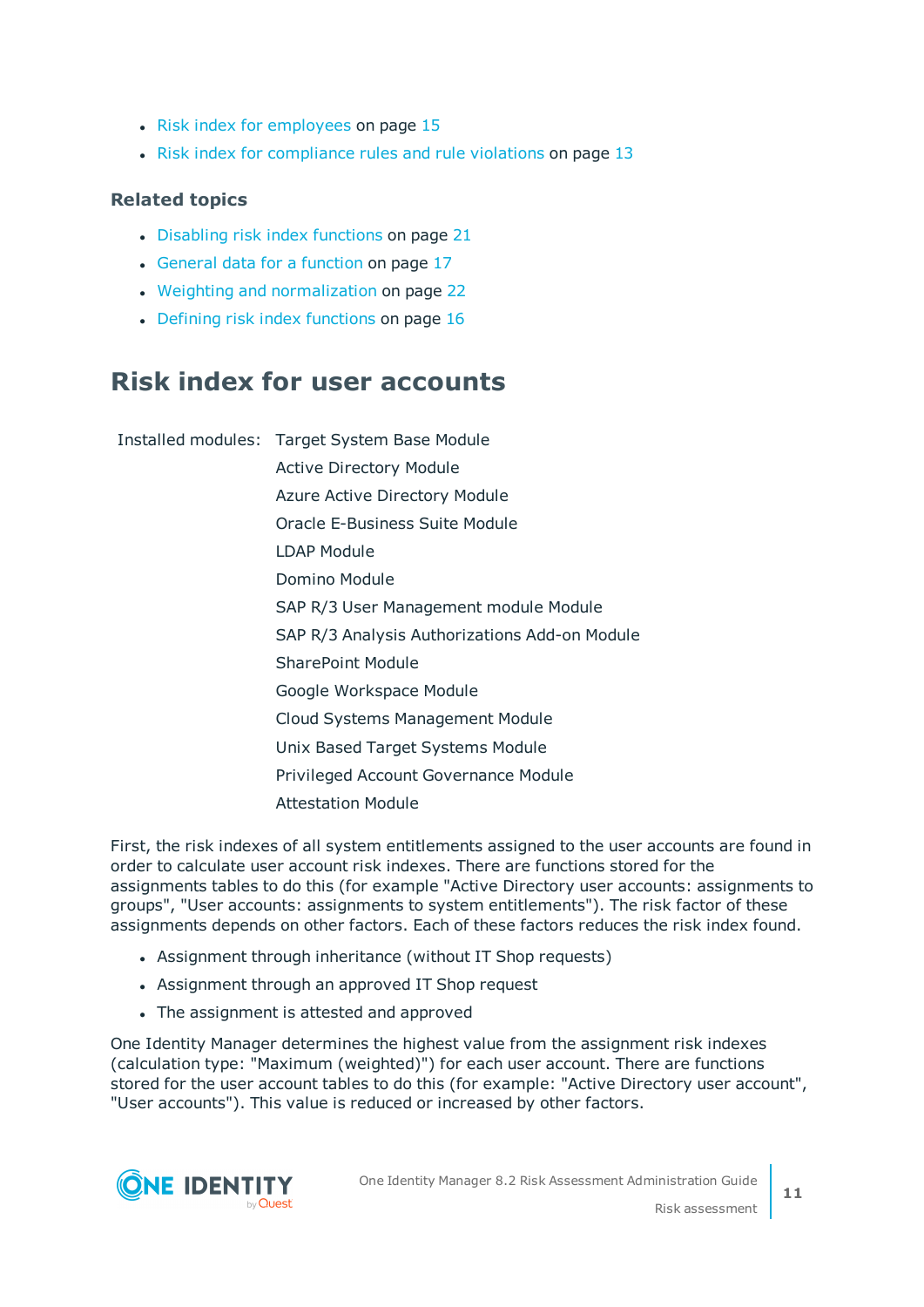- The user account is attested and approved
- The user account is not connected to an employee
- The user account is disabled
- The user account is member of too many system entitlements

The risk index of SAP user accounts is calculated from different individual risks.

- Highest risk index of the assigned SAP groups
- Highest risk index of the assigned structural profiles
- Highest risk index (reduced) of the SAP functions matching an SAP user account

One Identity Manager finds the highest value of these individual risks for each SAP user account. This value is decreased or increased by given factors if the conditions are fulfilled.

The risk index of SharePoint user accounts is calculated from different individual risks.

- Highest risk index of the assigned SharePoint groups
- Highest risk index of the assigned SharePoint roles

One Identity Manager finds the highest value of these individual risks for each SharePoint user account. This value is decreased or increased by given factors if the conditions are fulfilled.

NOTE: User accounts can obtain a calculated index even if there are no risk indexes stored with the system entitlements. In this case, the risk index is calculated from the additional factors which increase the risk index. The risk index of a user account increases if:

- The user account is not linked to an employee
- The user account is a member of too many system entitlements
- The user account is disabled

### <span id="page-11-0"></span>**Risk index for system roles**

Installed modules: System Roles Module

Attestation Module

First, the risk indexes of all company resources assigned to the system roles are found in order to calculate system role risk indexes. There are functions stored for the assignments tables to do this ("System roles"). The system role risk index is made up of the risk indexes of the assigned objects. There is a separate function stored for each assignable object type.

One Identity Manager determines the highest value from the assignment risk indexes (calculation type: "Maximum") for each system role. There are functions stored for the "system role" table to do this. This value is reduced or increased by other factors.

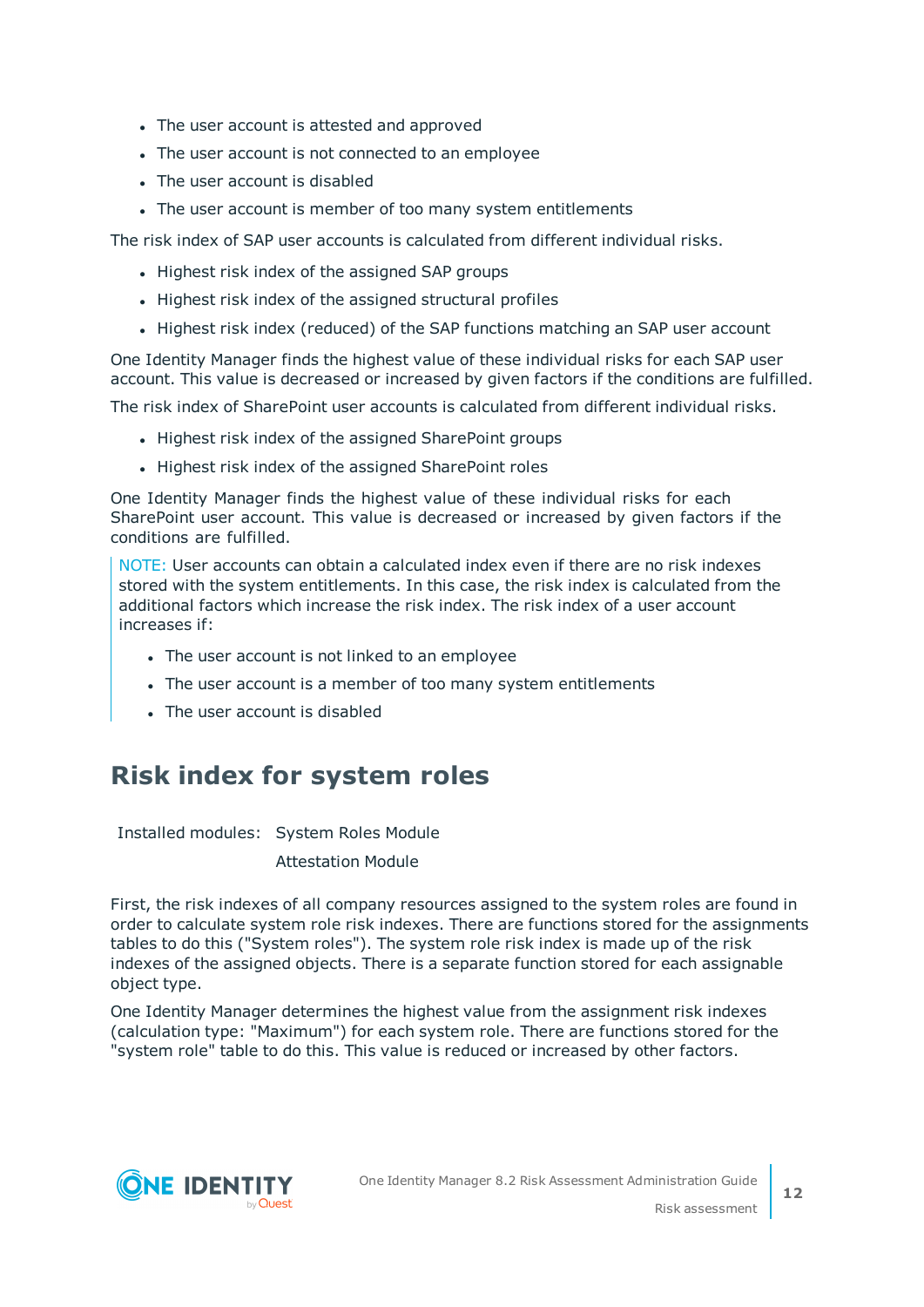- The system role is attested and approved
- The system role is not assigned to a manager

NOTE: Employees can obtain a calculated index even if there are no risk indexes stored with the company resources. In this case, the risk index is calculated from the additional factors which increase the risk index. The risk index of a user account increases if no manager is assigned.

## <span id="page-12-0"></span>**Risk index for hierarchical roles and IT Shop structures**

Installed modules: Business Roles Module (for business role risk indexes)

Attestation Module

First, the risk indexes of all assigned company resources are established in order to calculate risk indexes for business roles, departments, locations, cost centers, and IT Shop structures. There are functions stored for the assignments tables to do this (for example "Roles and organizations: Subscribable report assignments", "Roles and organizations: E-Business Suite responsibility assignments"). The risk factor of these assignments depends on other factors. Each of these factors reduces the risk index found.

- Assignment through an approved IT Shop request
- The assignment is attested and approved

One Identity Manager determines the highest value from the assignment risk indexes (calculation type: "Maximum (weighted)") for each company resource. This value is reduced or increased by other factors.

- The rule or IT Shop structure is attested and approved.
- The role or IT Shop structure is not a assigned a manager (UID PersonHead).

NOTE: Roles and IT Shop structures can obtain a calculated index even if there are no risk indexes stored with the company resources. In this case, the risk index is calculated from the additional factors which increase the risk index. The risk index of a role or IT Shop structure increases if no manager is assigned to the role or IT Shop structure.

## <span id="page-12-1"></span>**Risk index for compliance rules and rule violations**

Installed modules: Compliance Rules Module Attestation Module

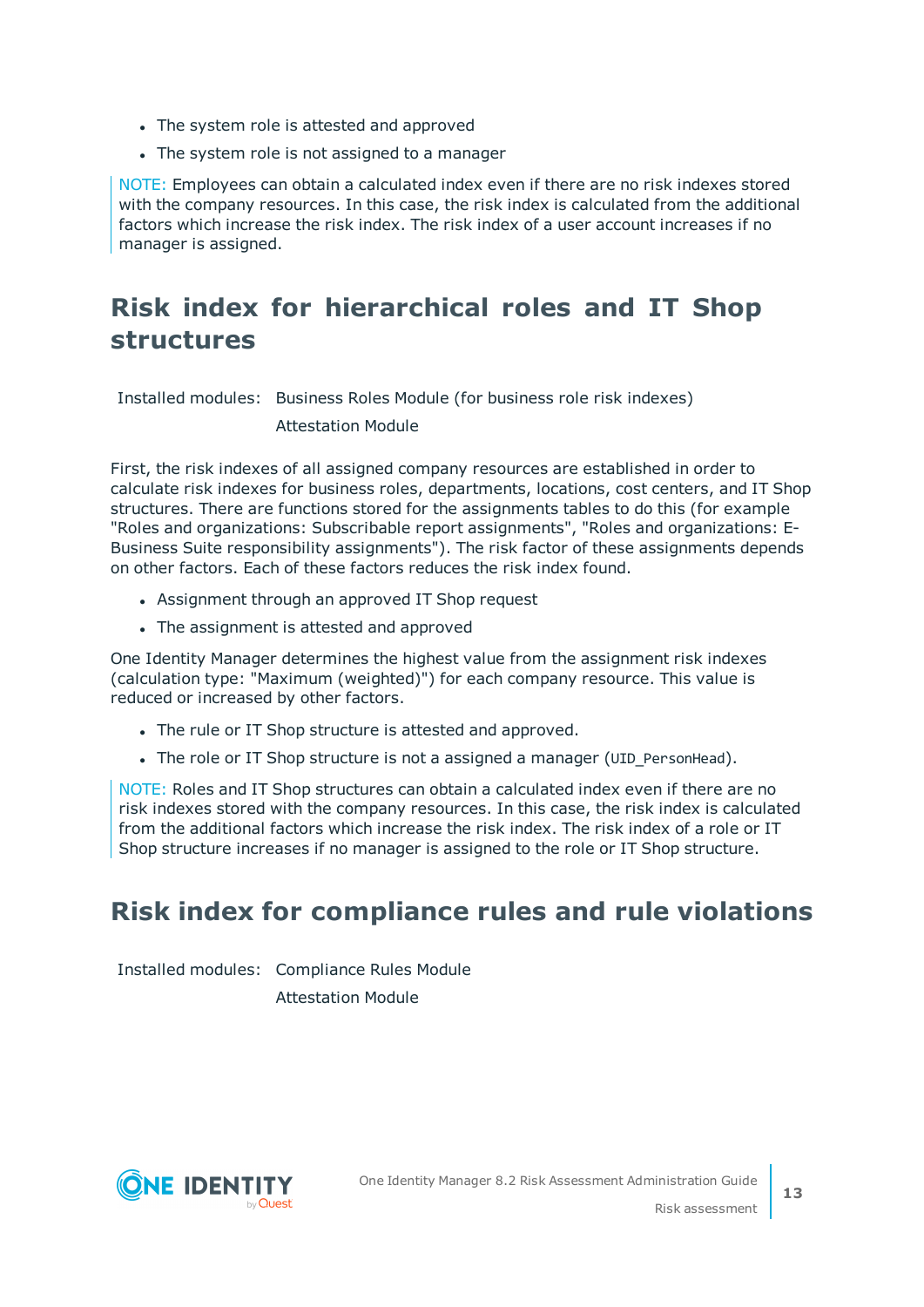#### **Table 4: Configuration parameters for calculating risk indexes of rule violations**

| <b>Configuration parameter</b>                               | <b>Effect when set</b>                                                                                                                                                                                                                                                                                                                                                                                         |
|--------------------------------------------------------------|----------------------------------------------------------------------------------------------------------------------------------------------------------------------------------------------------------------------------------------------------------------------------------------------------------------------------------------------------------------------------------------------------------------|
| QER   CalculateRiskIndex  <br>MitigatingControlsPerViolation | This configuration parameter controls calculation of risk<br>indexes for rule violations. If the parameter is set,<br>exception approvers can assign mitigating controls to<br>rule violations. The risk index calculation only takes<br>these mitigating controls into account. If the parameter<br>is disabled, risk index calculation take mitigating control<br>assigned to compliance rules into account. |

Risk indexes can be applied to compliance rules to evaluate the risk of rule violations. Each rule can be assigned mitigating controls that are implemented the moment the rule is violated. If a rule violation is approved, the rule violation's exception approver can assign a specified mitigating control. Mitigating control reduce the compliance rule's risk index.

Use the "QER | CalculateRiskIndex | MitigatingControlsPerViolation" configuration parameter to control whether mitigating controls are assigned to rule violations in the case of exception approval. If this configuration parameter is set, only mitigating controls assigned to rule violations are taken into account when calculating risk indexes. The configuration parameters is disabled by default.

The risk index of violated rules is taken into account when employee risk indexes are being calculated.

| <b>Risk Index</b>                                                              | <b>Configuration Parameter is</b>                                                                                                                           |                                                                                                                                    |  |  |  |
|--------------------------------------------------------------------------------|-------------------------------------------------------------------------------------------------------------------------------------------------------------|------------------------------------------------------------------------------------------------------------------------------------|--|--|--|
| <b>Function for</b>                                                            | <b>Not set</b>                                                                                                                                              | <b>Enabled</b>                                                                                                                     |  |  |  |
| Compliance rules<br>(ComplianceRule.<br>RiskIndexReduced)                      | The reduced risk index is<br>calculated from the compli-<br>ance rule risk index and the<br>significance reductions of all<br>assigned mitigating controls. | The risk index is not reduced. The<br>reduced risk index corresponds,<br>therefore, to the stored compliance<br>rule's risk index. |  |  |  |
| Violated rules<br>(BaseTree.<br>RiskIndexCalculated                            | rule.                                                                                                                                                       | The risk index corresponds to the reduced risk index of the violated                                                               |  |  |  |
| Employees with<br>rule violations<br>(PersonInBaseTree.<br>RiskIndexCalculated | violated rule.                                                                                                                                              | The risk index corresponds to the calculated risk index of the                                                                     |  |  |  |
| Employees with<br>approved rule viola-<br>tions                                | granted approval.                                                                                                                                           | The risk index is reduced by a fixed amount if the rule violation was                                                              |  |  |  |

#### **Table 5: Calculating compliance rule and rule violation risk indexes**

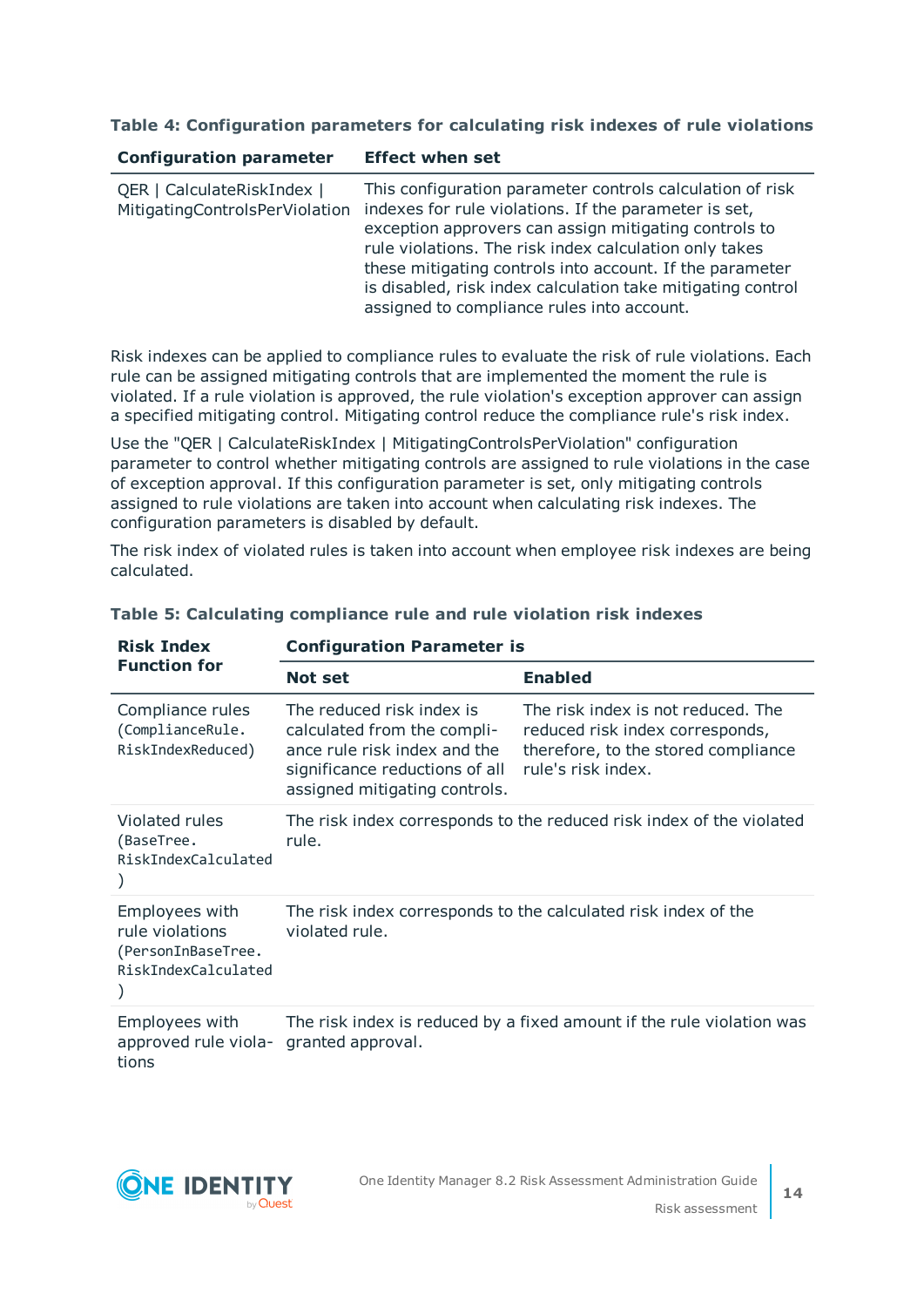| <b>Risk Index</b>                                                                                                              | <b>Configuration Parameter is</b>                                                                                                                                                         |                                                                                                                                                                                                                                    |  |  |  |
|--------------------------------------------------------------------------------------------------------------------------------|-------------------------------------------------------------------------------------------------------------------------------------------------------------------------------------------|------------------------------------------------------------------------------------------------------------------------------------------------------------------------------------------------------------------------------------|--|--|--|
| <b>Function for</b>                                                                                                            | <b>Not set</b>                                                                                                                                                                            | <b>Enabled</b>                                                                                                                                                                                                                     |  |  |  |
| (PersonInBaseTree.<br>RiskIndexCalculated                                                                                      |                                                                                                                                                                                           |                                                                                                                                                                                                                                    |  |  |  |
| Employees with<br>attested rule viola-<br>tions<br>(PersonInBaseTree.<br>RiskIndexCalculated                                   | attested and granted approval.                                                                                                                                                            | The risk index is reduced by a fixed amount if the rule violation was                                                                                                                                                              |  |  |  |
| Employees with<br>approved rule viola-<br>tions and assigned<br>mitigating controls<br>(PersonInBaseTree.<br>RiskIndexReduced) | The risk index is not reduced<br>further. Therefore, the<br>reduced risk index corres-<br>ponds to the risk index of the<br>rule violation<br>(PersonInBaseTree.<br>RiskIndexCalculated). | The reduced risk index is calculated<br>from the risk index of the rule<br>violation (PersonInBaseTree.<br>RiskIndexCalculated) and the<br>significance reduction of the<br>mitigating controls assigned on<br>exception approval. |  |  |  |
|                                                                                                                                |                                                                                                                                                                                           | If no mitigating controls are<br>assigned, the reduced risk index<br>corresponds to the calculated risk<br>index of the rule violation<br>(PersonInBaseTree.<br>RiskIndexCalculated).                                              |  |  |  |
| Employees (Person.                                                                                                             |                                                                                                                                                                                           | The highest risk index of all the employee's rule violations is estab-                                                                                                                                                             |  |  |  |

RiskIndexCalculated lished. The calculation takes the reduced risk index of the rule viola-) tions in to account (PersonInBaseTree.RiskIndexReduced).

### <span id="page-14-0"></span>**Risk index for employees**

Installed modules: Attestation Module

To calculate employee risk indexes, the risk indexes are found for all assigned company resources. To do this, there are functions stored with the assignment tables to do this (for example, "Resource assignments"). The values also reduced by another factor.

• The assignment is attested and approved

The risk indexes for all employee memberships in application roles and for rule violations are found (table "Employees: membership in roles and organizations"). The membership risk index is reduced by another factor.

• The membership is attested and approved

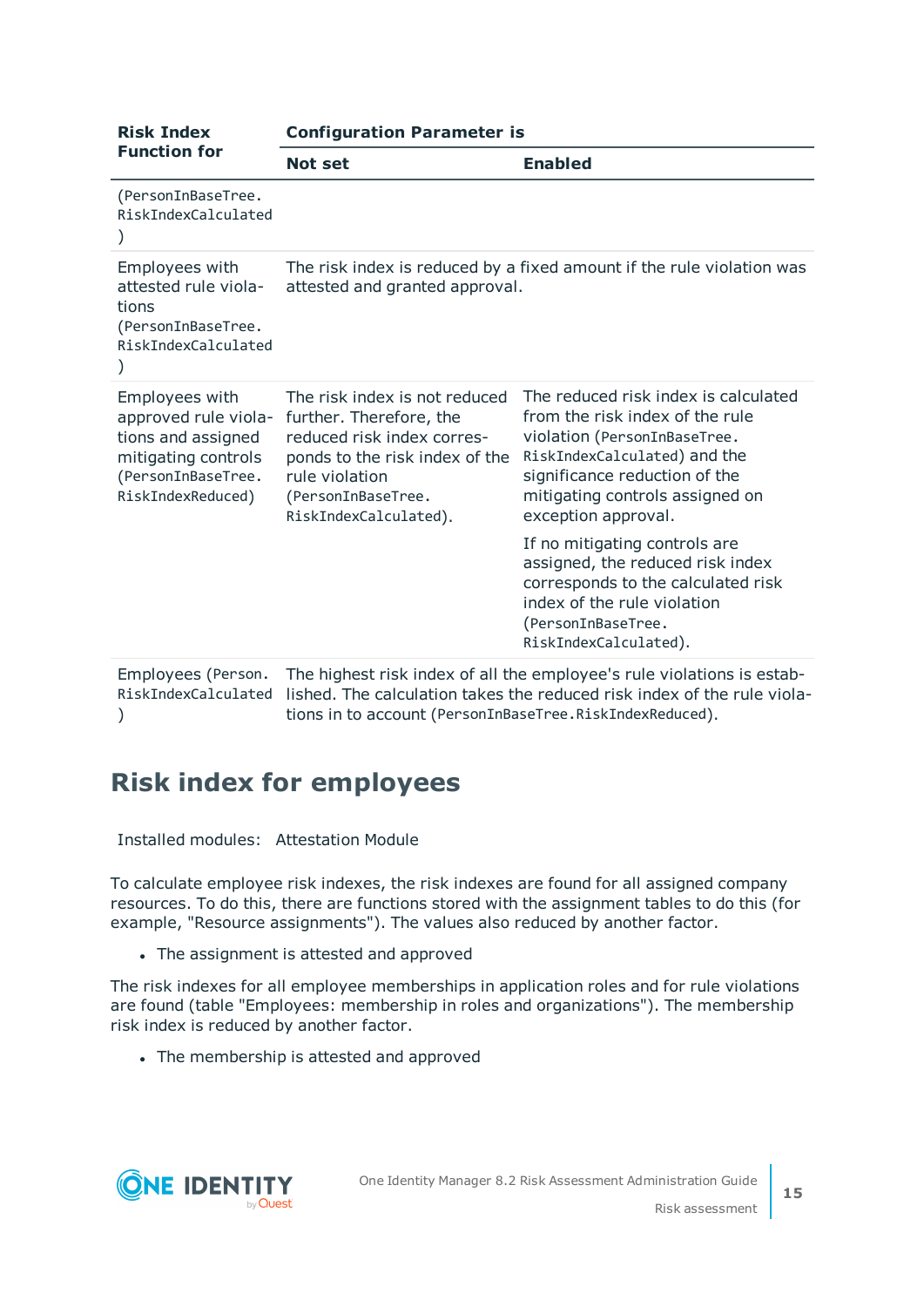One Identity Manager determines the highest risk index per object type from assignment, rule violations, and connected user account risk indexes (calculation type: "Maximum (weighted)") for each employee.

An employee risk index results from the highest risk index of the calculated single values. This value is reduced or increased by other factors.

- The employee is attested and approved
- The employee is a manager or other employee
- The employee is disabled and linked to an enabled user account

NOTE: Employees can obtain a calculated index even if there are no risk indexes stored with the company resources. In this case, the risk index is calculated from the additional factors which increase the risk index. The risk index of an employee increases if:

- The employee is a manager or other employee
- The employee is disabled and linked to an enabled user account

TIP:"Business roles and organizations" in the "Employees: memberships in roles and organizations" table finds the risk indexes for all secondary employee memberships in hierarchical roles and IT Shop structures. In the process, the risk indexes are determined for secondary membership in business roles, departments, locations, cost centers, and IT Shop structures. You can use risk indexes from these memberships for custom calculation or evaluation. Implement your own functions or processes to do this.

## <span id="page-15-0"></span>**Defining risk index functions**

You can define company-specific functions and edit certain properties of the default function.

#### *To edit risk index functions*

- 1. Select the **Risk Index Functions** category.
- 2. In the navigation view, expand the **Risk index functions** node.

All tables with functions defined in them are shown in the navigation view. These are tables with a RiskIndexCalculated column.

3. Select the table whose risk index functions you want to edit and expand the node.

This displays the **Assignments** and **Properties** filters.

The **Assignments** filter groups all the risk index functions with assignments to the selected table (for example Active Directory user account membership in Active Directory groups).

The **Properties** filter groups all risk index functions that further increase or decrease the calculated risk indexes.

- 4. Select a filter.
- 5. Select the password policy in the result list then select the **Change main data** task.

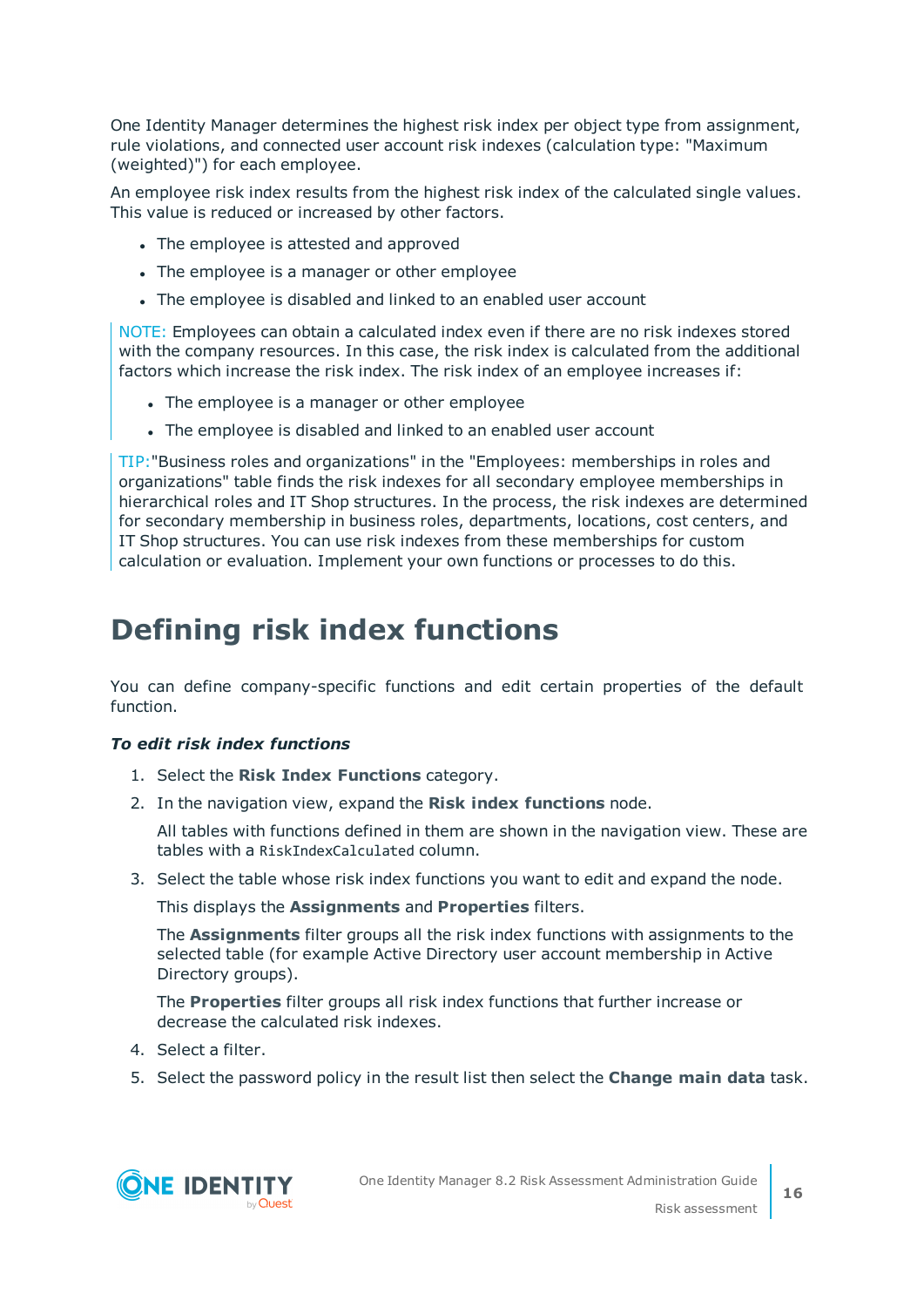- OR -

- To create a new risk index function, click  $\mathbf{t}$  in the result list.
- 6. Fill out the function data.
	- You can customize the following properties for default functions:
		- Deactivated
		- Calculation type
		- Weighting/change value
		- Calculate immediately
- 7. Save the changes.

#### **Related topics**

- General data for a [function](#page-16-0) on page 17
- [Assigning](#page-19-1) source tables on page 20
- [Disabling](#page-20-0) risk index functions on page 21

## <span id="page-16-0"></span>**General data for a function**

Enter the following information for a risk index function.

| <b>Property</b>  | <b>Description</b>      |                                                                                                                                                                                                      |
|------------------|-------------------------|------------------------------------------------------------------------------------------------------------------------------------------------------------------------------------------------------|
| Name             |                         | Name of the function as displayed in the One Identity Manager tools.                                                                                                                                 |
| Description      |                         | Text field for additional explanation.                                                                                                                                                               |
| Deactivated      |                         | Specifies whether risk index functions are taken into account in the<br>total calculation of risk indexes.                                                                                           |
| Calculation type | Maximum<br>(weighted)   | Method with which to calculate the risk index. Permitted values are:<br>The highest value from all relevant risk indexes is<br>calculated, weighted, and taken as basis for the next<br>calculation. |
|                  | Maximum<br>(normalized) | The highest value from all relevant risk indexes is<br>calculated, weighted with the normalized weighting<br>factor, and taken as basis for the next calculation.                                    |
|                  | Increment               | The risk index of Table column (target) is incre-                                                                                                                                                    |

#### **Table 6: Risk index function main data**

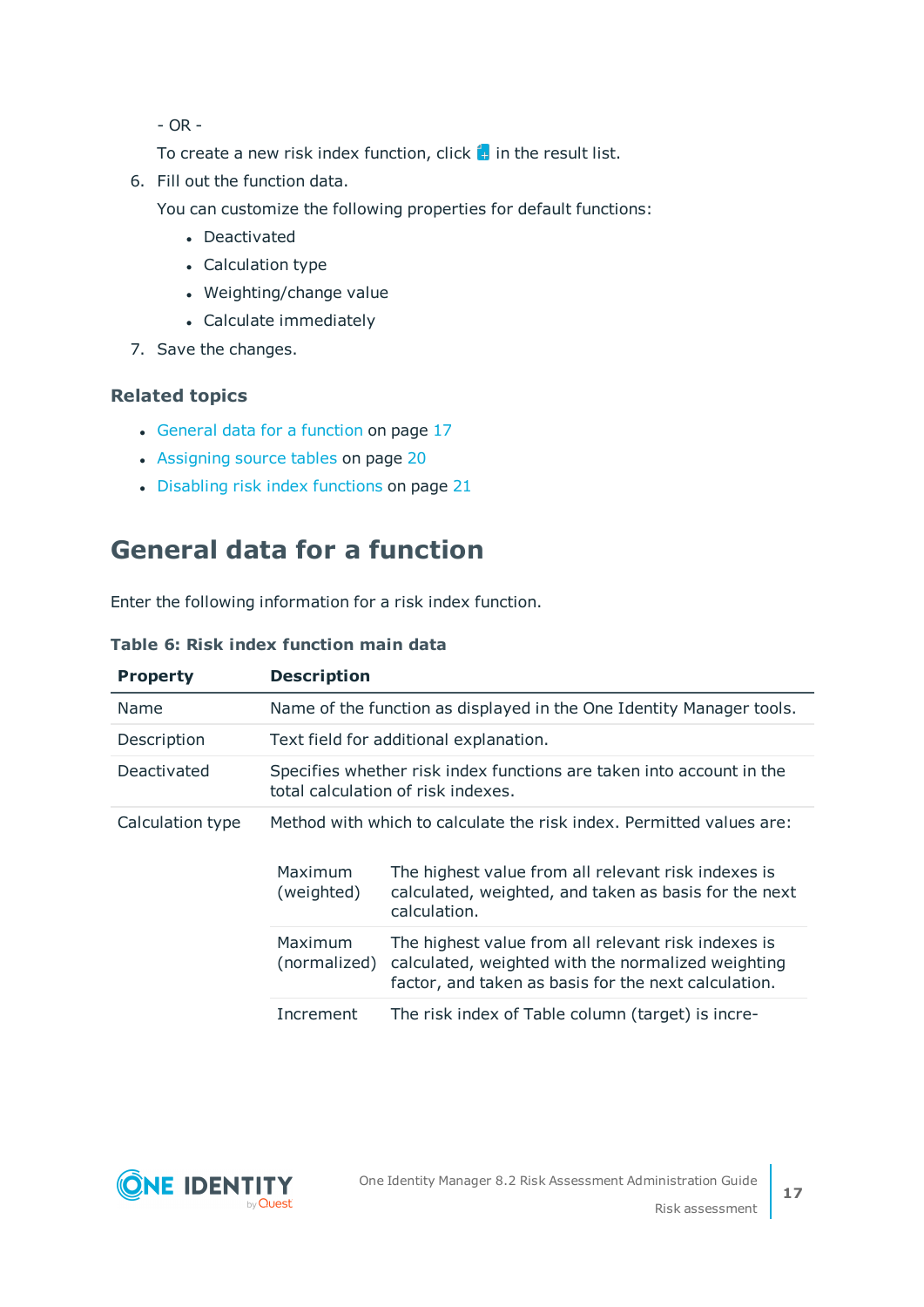| <b>Property</b>           | <b>Description</b>                      |                                                                                                                                                                                                                                                              |
|---------------------------|-----------------------------------------|--------------------------------------------------------------------------------------------------------------------------------------------------------------------------------------------------------------------------------------------------------------|
|                           |                                         | mented by a fixed value. This value is specified in<br><b>Weighting/Change value.</b>                                                                                                                                                                        |
|                           | Decrement                               | The risk index of Table column (target) is decre-<br>mented by a fixed value. This value is specified in<br><b>Weighting/Change value.</b>                                                                                                                   |
|                           | Average<br>(weighted)                   | The average of all relevant risk indexes is calcu-<br>lated, weighted, and taken as basis for the next calcu-<br>lation.                                                                                                                                     |
|                           | Average<br>(normalized)                 | The average of all relevant risk indexes is calculated<br>with the normalized weighting factor and taken as<br>basis for the next calculation.                                                                                                               |
|                           | Reduction                               | Used when calculating the reduced risk index for<br>rules, SAP functions, company policies, and attest-<br>ation policies. You cannot add custom functions with<br>this calculation type!                                                                    |
|                           | value.                                  | NOTE: If calculation types for both weighting and normalization are<br>implemented in risk index functions for one and the same target<br>column, the risk index calculation does not determine a reasonable                                                 |
|                           | (normalized)".                          | The following applies for all risk index functions of one target<br>column: Only combine functions with the calculation type<br>"Maximum (weighted)" and "Average (weighted)" or the functions<br>with calculation types "Maximum (normalized)" and "Average |
| Weighting/change<br>value | cases:                                  | The value by which to modify the risk index. There are three possible                                                                                                                                                                                        |
|                           |                                         | Calculation type Weighting/change value                                                                                                                                                                                                                      |
|                           | Maximum                                 | Value by which the risk index is weighted in the                                                                                                                                                                                                             |
|                           | (weighted) and<br>average<br>(weighted) | total calculation.                                                                                                                                                                                                                                           |

| (normalized)  | Maximum (normal- Value by which the risk index is weighted in the<br>ized) and average total calculation. The value for this calculation<br>is normalized to 1 beforehand. |
|---------------|----------------------------------------------------------------------------------------------------------------------------------------------------------------------------|
| Increment and | Value by which the risk index is incremented or                                                                                                                            |
| decrement     | decremented in the total calculation.                                                                                                                                      |

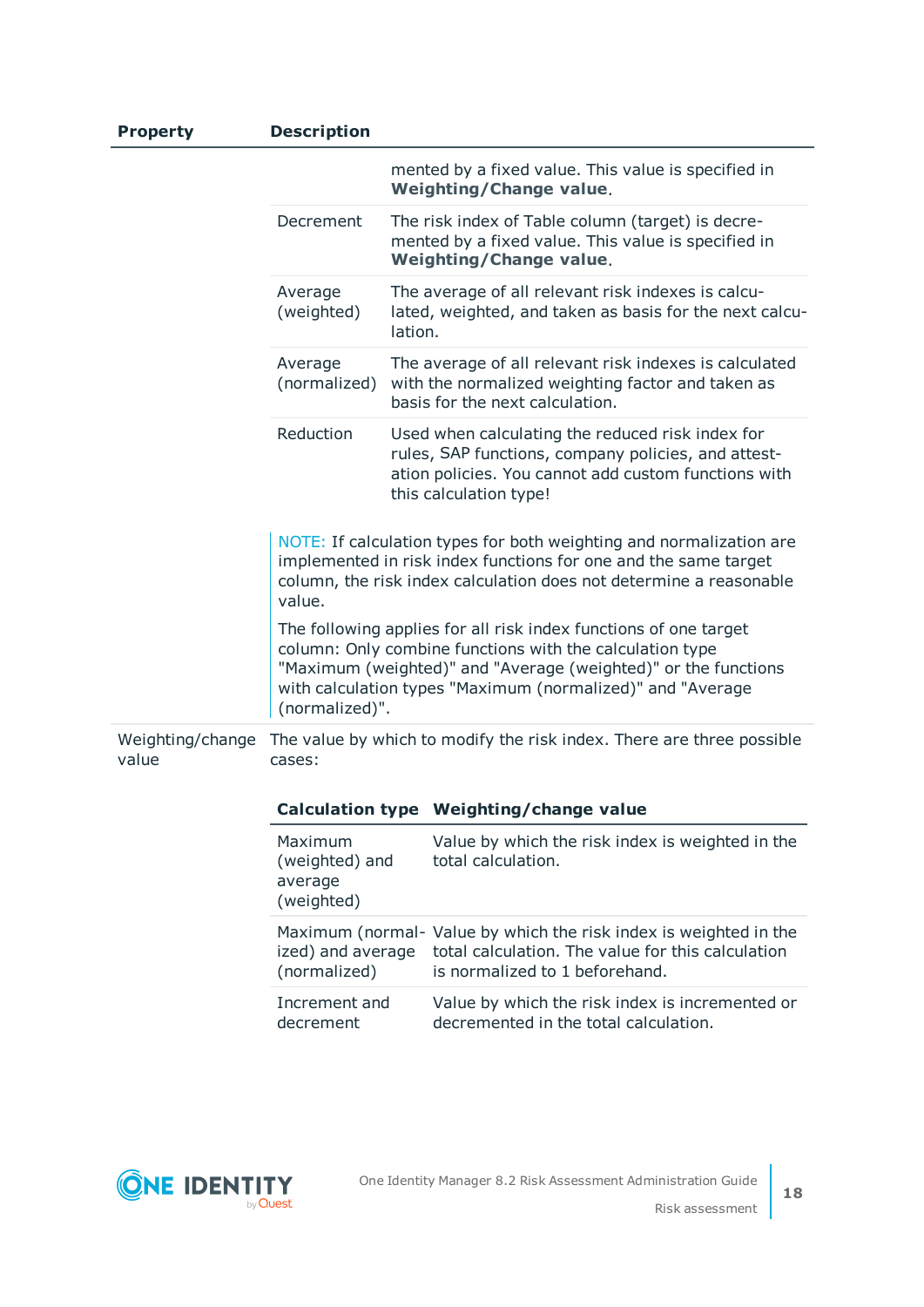#### **Detailed information about this topic**

- [Disabling](#page-20-0) risk index functions on page 21
- Weighting and [normalization](#page-21-0) on page 22

### <span id="page-18-0"></span>**Extended main data of a risk index function**

Enter the following information for a risk index function.

|  | Table 7: Extended main data of a risk index function |  |  |  |  |
|--|------------------------------------------------------|--|--|--|--|
|  |                                                      |  |  |  |  |

| <b>Property</b>             | <b>Description</b>                                                                                                                                                                                                                                 |
|-----------------------------|----------------------------------------------------------------------------------------------------------------------------------------------------------------------------------------------------------------------------------------------------|
| Table<br>column<br>(target) | Table column to be calculated.                                                                                                                                                                                                                     |
| Calculate<br>immediately    | Specifies whether the calculation can be immediately run asynchronously<br>triggered through the DBQueue Processor. If this option is set, the risk<br>index is calculated immediately. For more information, see Start<br>calculation on page 21. |
| Query                       | Query in SQL syntax, which finds the risk index for each object in the<br>target table.                                                                                                                                                            |

The columns in the list below must be selected using the query.

- For maximum and average value calculation types:
	- 1st column: XObjectKey of the calculation object as ObjectKeyTarget
	- 2nd column: RiskIndex, RiskIndexReduced, or RiskIndexCalculated from one of the source tables as SourceValue
	- 3rd column: XObjectKey of the referenced object as ObjectKeySource, if RiskIndexCalculated or RiskIndexReduced is selected for the 2nd column
- For increment and decrement calculation types:
	- 1st column: XObjectKey of the calculation object as ObjectKeyTarget
	- <sup>l</sup> 2nd column: **1.0** as SourceValue

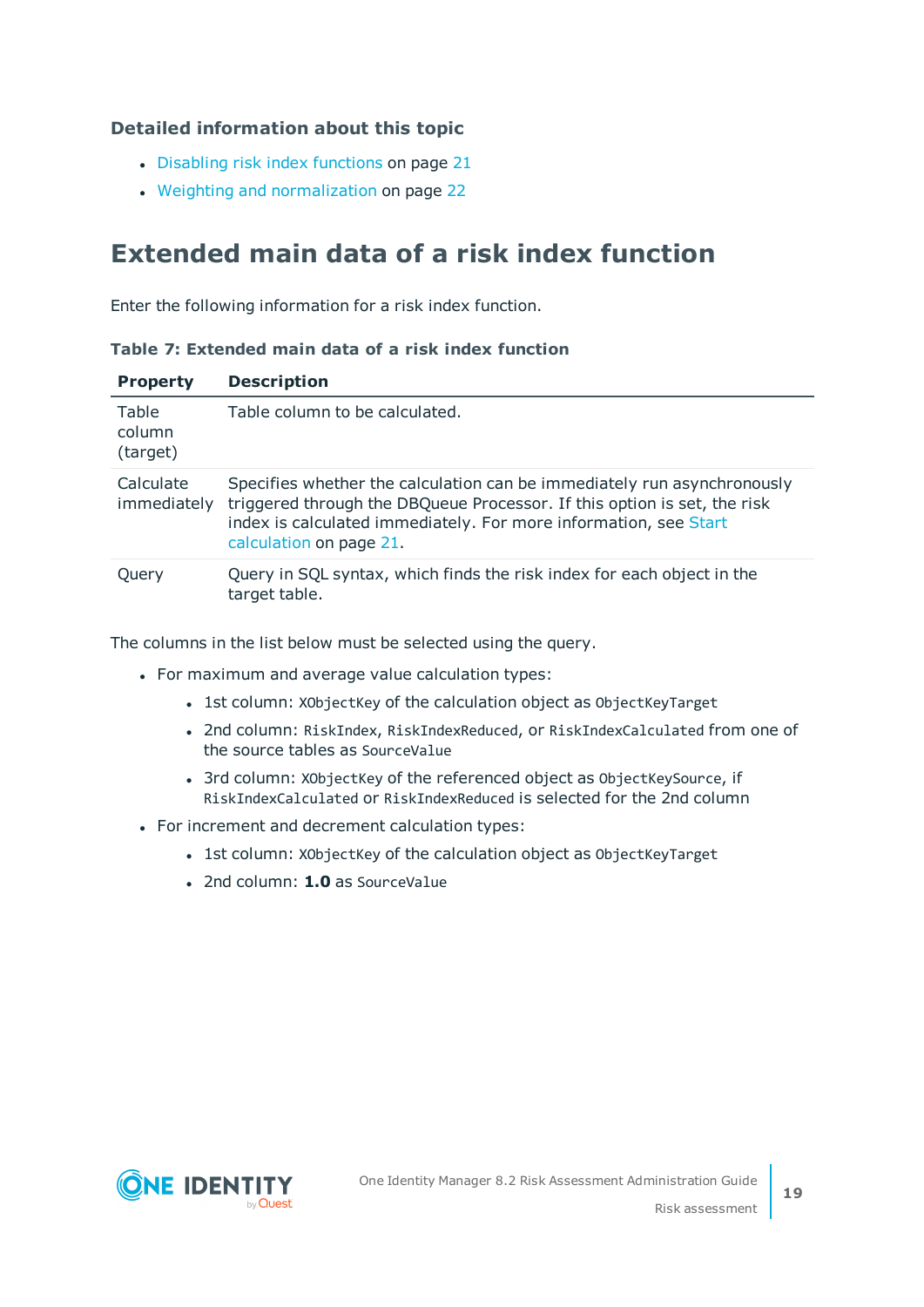#### **Query examples**

```
select a.XObjectkey as ObjectKeyTarget, b.RiskIndex as SourceValue from
BaseTreeHasADSGroup a
join ADSGroup b on a.UID ADSGroup = b.UID ADSGroup
```
select p.XObjectKey as ObjectKeyTarget, g.RiskIndexCalculated as SourceValue, g.XObjectKey as ObjectKeySource from Person p join ADSAccount g on p.UID Person = g.UID Person

### <span id="page-19-0"></span>**Additional tasks for risk index functions**

<span id="page-19-2"></span>After you have entered the main data, you can run the following tasks.

### **Risk index function overview**

You can see the most important information about a function on the overview form.

#### *To obtain an overview of a risk index function*

- 1. Select the **Risk Index Functions** category.
- 2. In navigation view, open the **Risk index functions > <table> > <filter>** item.
- 3. Select the function in the result list.
- <span id="page-19-1"></span>4. Select **Function overview** category.

### **Assigning source tables**

One Identity Manager obtains all the necessary information for calculating a risk index from the source tables. Specify tables here that cause the risk index to be recalculated when changes are made to the table's data. Source tables are mainly all tables containing risk indexes.

Once an object is added or deleted in a source table or a risk index is changed, a calculation task for risk index calculation is queued in the DBQueue Processor.

#### *To assign a function to a source table*

- 1. Select the **Risk Index Functions** category.
- 2. In navigation view, open the **Risk index functions | <table> | <filter>** item.
- 3. Select the function in the result list.
- 4. Select the **Assign source tables** task.

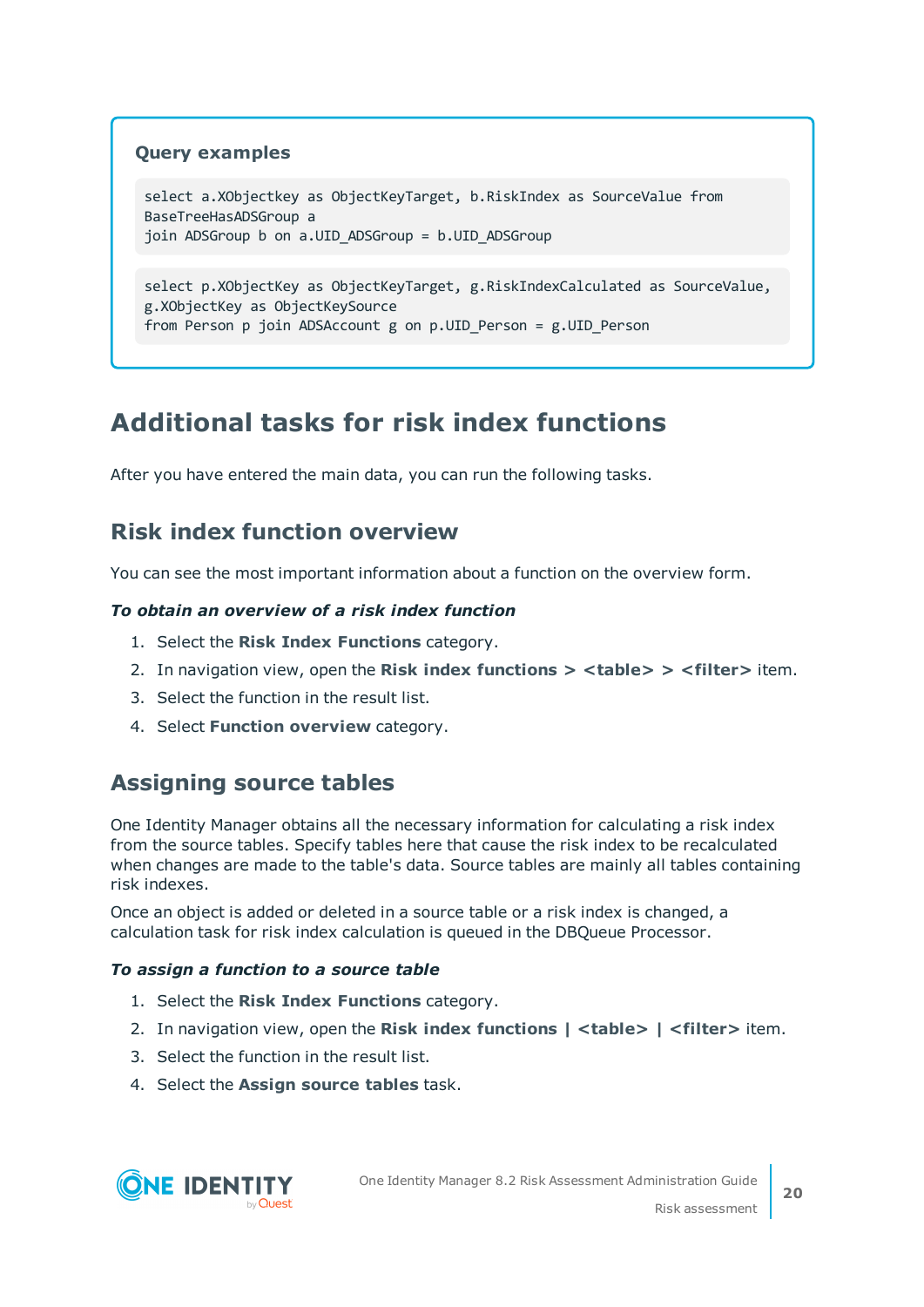5. In the **Add assignments** pane, double-click on the icon next to the table you want to assign as source table for risk index calculation.

- OR -

In the **Remove assignments** pane, remove the tables that are not required.

6. Save the changes.

#### **Related topics**

• Start [calculation](#page-20-1) on page 21

## <span id="page-20-0"></span>**Disabling risk index functions**

One Identity Manager provides default functions for all assignable company resources. Not all functions are required, it depends on your custom configuration of One Identity Manager. In order to exclude irrelevant functions from the risk index calculation, you can disable these functions. This means, the calculation procedures effected are reset.

#### *To disable functions*

- 1. Select the **Risk Index Functions** category.
- 2. In navigation view, open the **Risk index functions > <table> > <filter>** item.
- 3. Select a function in the result list and run the **Change main data** task.
- 4. Select the **General** tab.
- 5. Click **Disabled** category.

If this option is already set, you do not need to do this.

<span id="page-20-1"></span>6. Save the changes.

## **Start calculation**

The risk index calculation is started by the following events:

- A function was changed.
- Objects in the source table have changed.
- A scheduled calculation task is being run.

#### <span id="page-20-2"></span>**Risk index function was modified**

The moment a function changes, a calculation procedure for the effected table column (target) is set up. There is exactly one procedure set up for each table column (target), which bundles all enabled functions for the table column. Then the risk indexes are calculated.

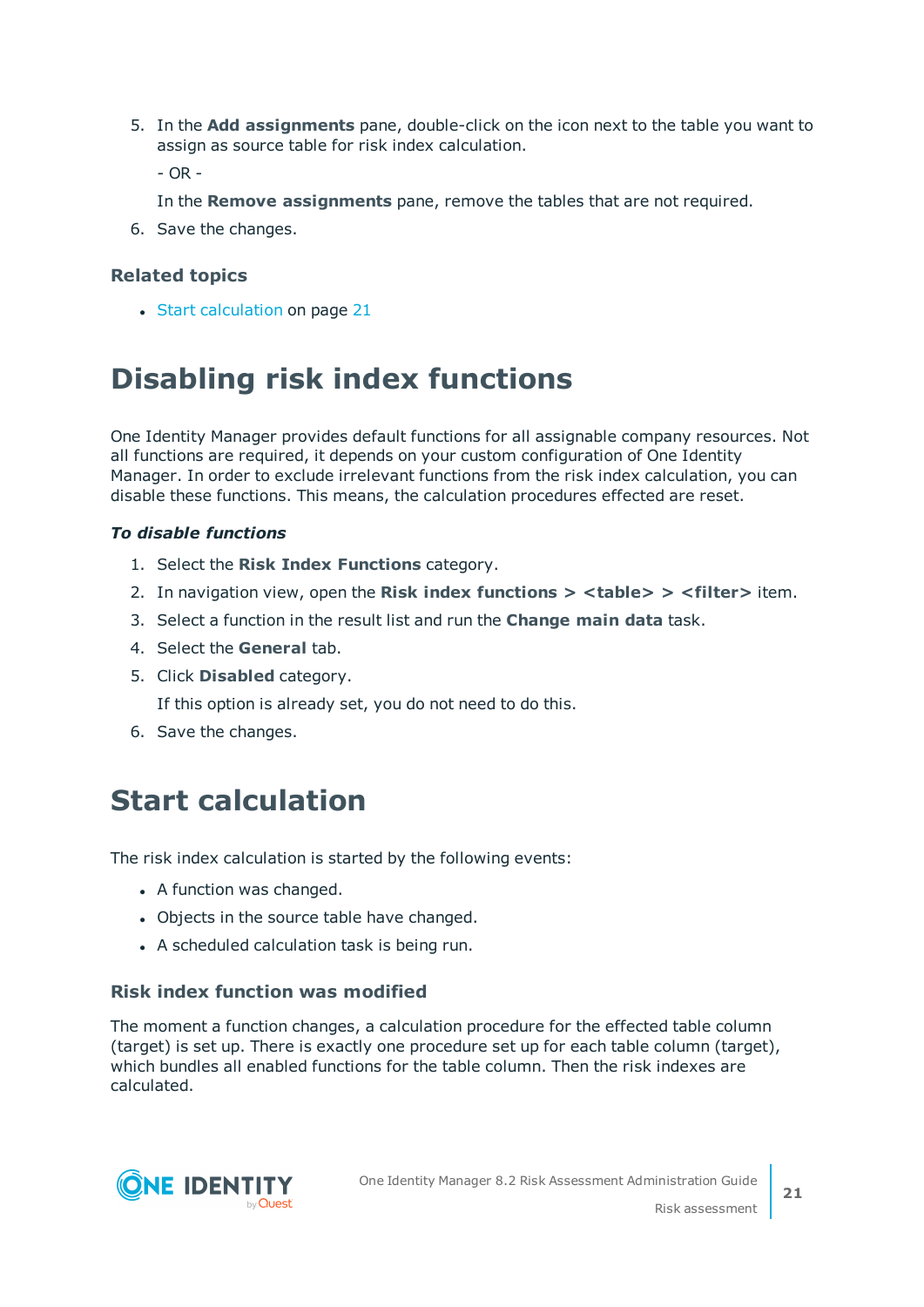#### <span id="page-21-1"></span>**Data change in a source table**

Once data in the source tables changes, the risk indexes are recalculated. To do this, a calculation task is queued in the DBQueue Processor. If the **Calculate immediately** option is set for a function, the risk indexes effected are calculated immediately. In this case, the calculation is not DBQueue Processor controlled.

The following changes to the source tables trigger recalculation

- Objects are added or deleted
- The origin of an assignment has changed.
- The effectiveness of an assignment has changed.
- Risk indexes were changed
- $\bullet$  Risk indexes were calculated

All other changes do not cause automatic recalculation of risk indexes. You can use a process plan task to calculate risk indexes so that changes made to them can take effect. This is required, for example, in order to take into account approval of attestation cases in calculated risk indexes. Functions that are not assigned to a source table are also only taken into account when scheduled recalculation is run.

#### <span id="page-21-2"></span>**Scheduled calculation task is run for the DBQueue Processor**

To ensure that calculated risk indexes are continually update, taking all functions into account, you can configure a scheduled calculation task to calculate risk indexes. One Identity Manager provides the "Calculate risk index" schedule to do this. This schedule is disabled, by default. Enable it to recalculate the risk indexes on a scheduled basis. Adjust the activation times to suit your company's requirements.

#### *To enable the schedule for calculating risk indexes*

- 1. Open the Designer.
- 2. Select the **Base Data > General > Schedules** category.
- 3. Select the "Calculate risk indexes" schedule in the List Editor.
- 4. Check the box in the **Enabled** column.
- 5. Save the changes.

#### **Related topics**

• [Assigning](#page-19-1) source tables on page 20

## <span id="page-21-0"></span>**Weighting and normalization**

You can calculate the risk index for an object type using different methods.

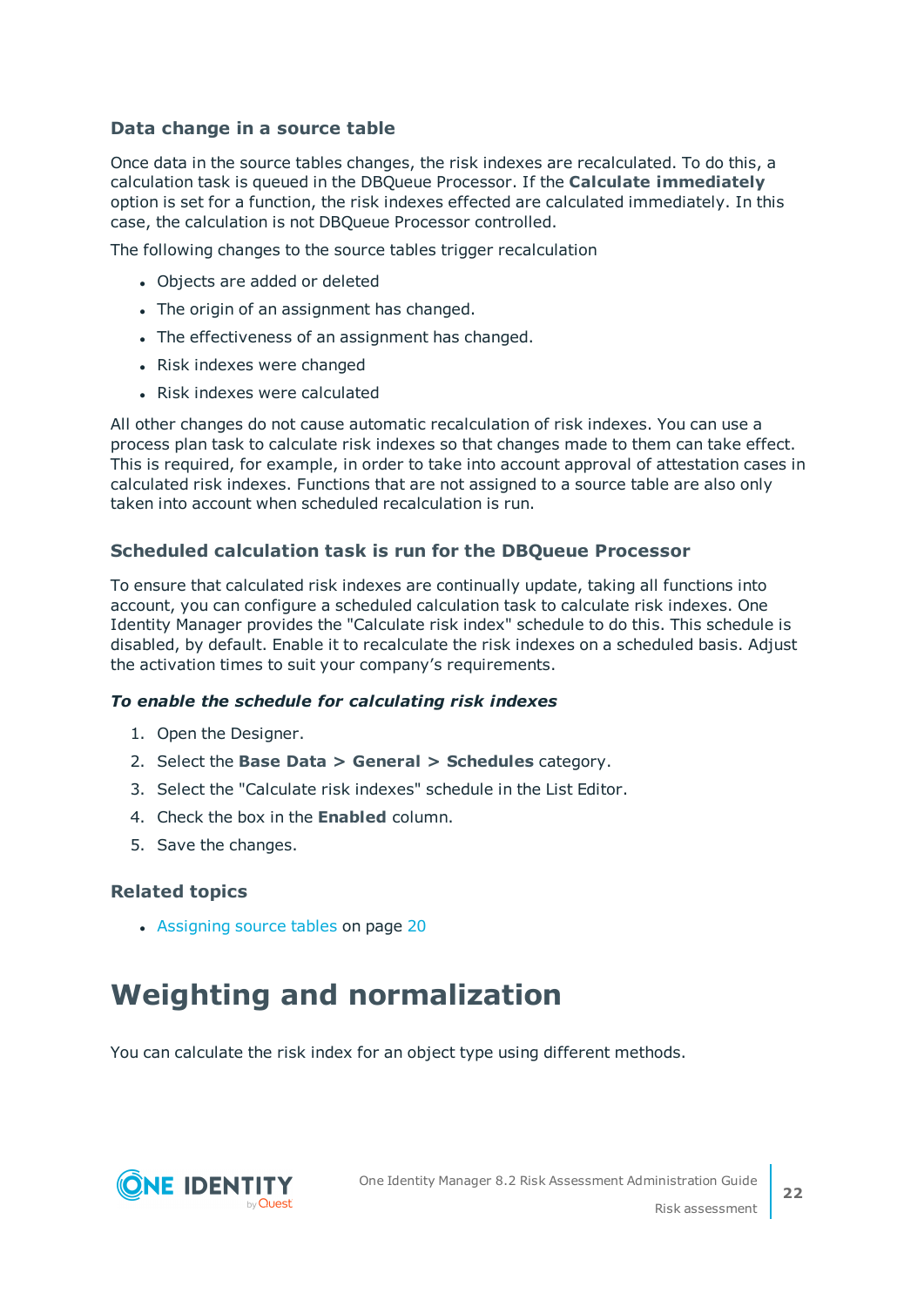- 1. Highest risk index of all assigned company resources
- 2. Average of all assigned company resource risk indexes
- 3. Highest weighted risk index of all assigned company resources
- 4. Sum of all normalized to 1 and weighted assigned company resource risk indexes

In the default functions, the risk indexes are calculated by the first method.

NOTE: If calculation types for both weighting and normalization are implemented in risk index functions for one and the same target column, the risk index calculation does not determine a reasonable value.

The following applies for all risk index functions of one target column: Only combine functions with the calculation type "Maximum (weighted)" and "Average (weighted)" or the functions with calculation types "Maximum (normalized)" and "Average (normalized)".

#### **Weighting**

In the calculation using method 3, the maximum and average values are determined of the risk index of all assigned company resources of an object type. This value is weighted with the given weighting. The highest weighted risk index is the calculated risk index.

Calculations using methods 1 and 2 arise when the weighting in all relevant functions, is given with the value 1.

#### *To calculate risk indexes using methods 1, 2, or 3*

• Select the "Maximum (weighted)" or "Average (weighted)" calculation type.

#### **Normalization**

In the calculations using method 4, the maximum and average values of the risk index for all assigned company resources of an object type are determined. This value is weighted. The sum of all weighted risk indexes of this object type is the calculated risk index.

The sum of the weightings must be exactly 1 with a calculation, because the range from zero to 1 must be adhered to for the resulting index. That is why, the weightings of all enabled functions for the same target column are normalized to 1. The risk index found is weighted with this normalized value. The normalized weighting is calculated from the weighting divided by the sum of all relevant weighted values. This results in the following formula for calculating the risk index:

 $\Sigma\biggl(\frac{\text{Risk index function weighting}}{\text{Sum of weightings of all enabled functions for the same target column} * \text{Risk index}\biggr)$ 

#### *To calculate risk indexes using method 4*

<sup>l</sup> Select the "Maximum (normalized)" or "Average (normalized)" calculation type.

The weighting is only relevant if there is more than one function for a target column because the result of normalization is exactly 1. In this case, calculations using method 4 return the same result as calculating with method 1. The difference between weighting and

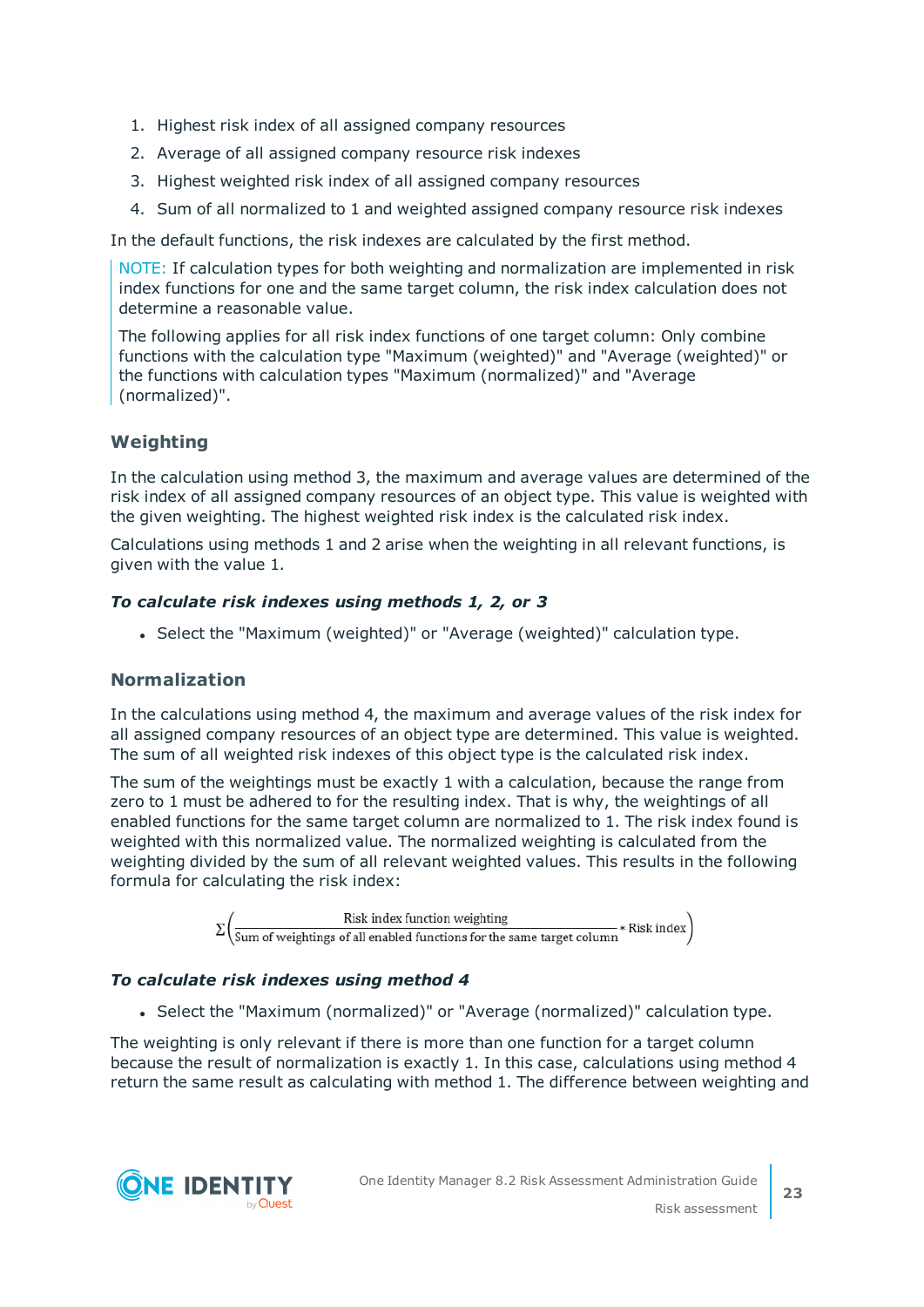normalization is only relevant if more than one function is enabled for a target column. This is made clear in the following example.

#### **Example**

Calculate the risk index for SAP user accounts from risk indexes of assigned SAP groups and structural profiles, and from SAP function risk indexes that match with the user accounts. Three SAP groups (G1, G2, G3) and two structural profiles (P1, P2) are assigned to a user account. The user account matches one SAP function (FS) exactly.

#### *Risk Indexes*

- $\cdot$  G1 = 0.2
- $\cdot$  G1 = 0.3
- $\cdot$  G1 = 0.4
- $P1 = 0.6$
- $P2 = 0.7$
- $\cdot$  SF = 0.5

#### *Calculation type*

- By method 1: maximum (weighted), weighting  $= 1$
- $\bullet$  By method 3: maximum (weighted)
	- SAP group weighting: 0.6

Structural profile weighting: 0.8

- SAP function weighting: 0.7
- By method 4: maximum (normalized)

SAP group weighting: 0.6

- Structural profile weighting: 0.8
- SAP function weighting: 0.7

#### **Table 8: Risk index calculation results**

| <b>Calculation</b>                                        | <b>Method</b><br>1 | <b>Method 3</b>                 | <b>Method 4</b>                                  |
|-----------------------------------------------------------|--------------------|---------------------------------|--------------------------------------------------|
| Highest risk index of all assigned SAP 0.4<br>groups      |                    | 0.4                             | 0.4                                              |
| Weighting/Normalization                                   | 0.4                | $1 * 0.4 = 0.6 * 0.4 =$<br>0.24 | $(0.6 / (0.6 + 0.8 +$<br>$(0.7)$ * 0.4 = 0.11428 |
| Highest risk index of all assigned<br>structural profiles | 0.7                | 0.7                             | 0.7                                              |
| Weighting/Normalization                                   |                    |                                 | $1 * 0.7 = 0.8 * 0.7 = (0.8 / (0.6 + 0.8 +$      |

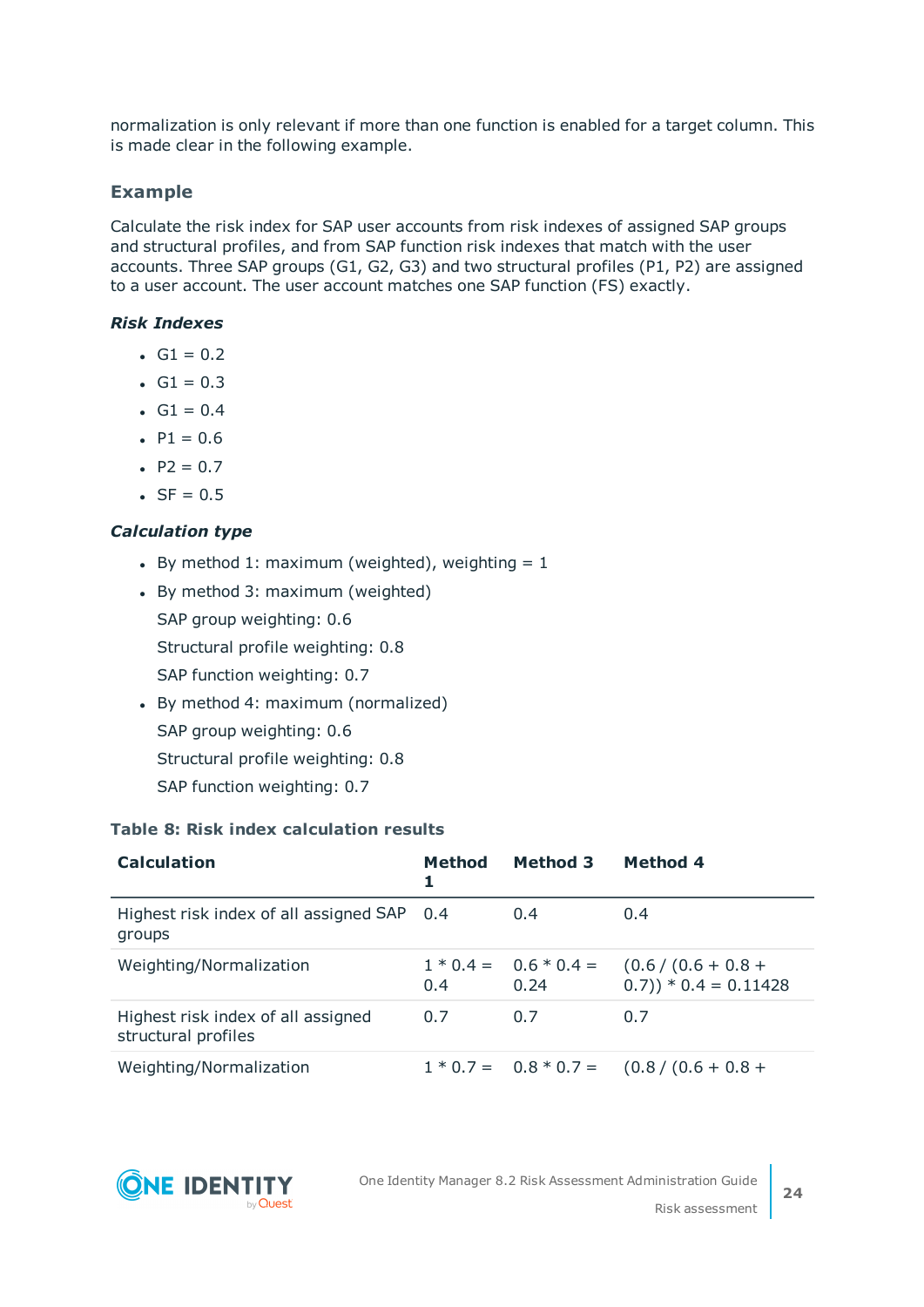| <b>Calculation</b>                                                                           | <b>Method</b><br>1 | <b>Method 3</b>                 | <b>Method 4</b>                                    |
|----------------------------------------------------------------------------------------------|--------------------|---------------------------------|----------------------------------------------------|
|                                                                                              | 0.7                | 0.56                            | $(0.7)$ * 0.7 = 0.26667                            |
| Highest risk index of all matching SAP 0.5<br>functions                                      |                    | 0.5                             | 0.5                                                |
| Weighting/Normalization                                                                      | 0.5                | $1 * 0.5 = 0.7 * 0.5 =$<br>0.35 | $(0.7 / (0.6 + 0.8 +$<br>$(0.7)$ * $0.5 = 0.16667$ |
| Highest weighted value/sum normal-<br>ized value $($ = resulting user account<br>risk index) | 0.7                | 0.56                            | 0.54762                                            |

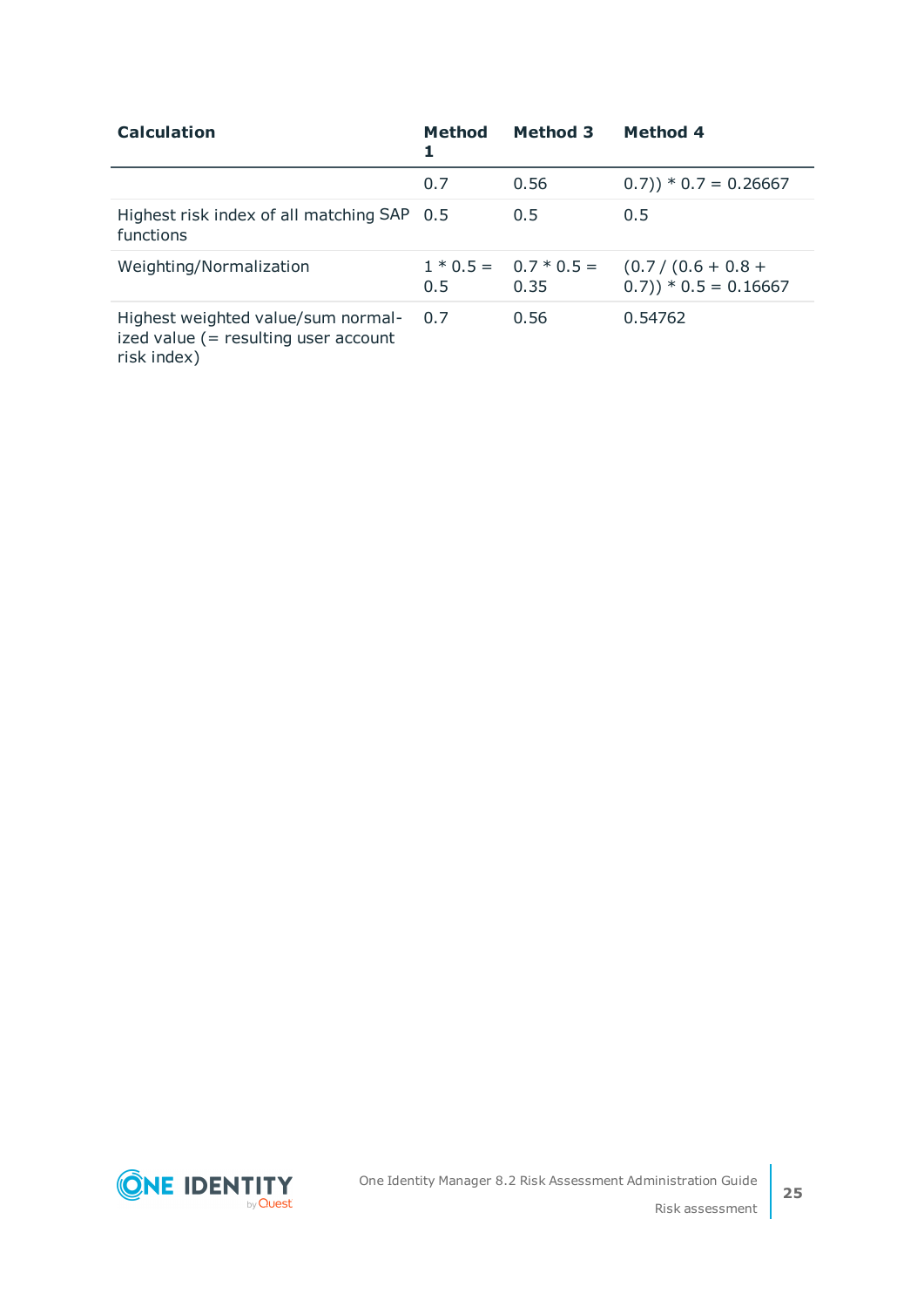# **Mitigating controls**

<span id="page-25-0"></span>Effective permissions of employees, roles, or user accounts are checked in the context of Identity Audit on the basis of regulatory requirements. Violation of regulatory requirements can harbor different risks for companies. To evaluate these risks, you can apply risk indexes to compliance rules, SAP functions, attestation policies and company policies. These risk indexes provide information about the risk involved for the company if this particular rule, SAP function or policy is violated. Once the risks have been identified and evaluated, mitigating controls can be implemented.

Mitigating controls are independent on One Identity Manager's functionality. They are not monitored through One Identity Manager.

An example of a mitigating control is the assignment of system entitlements only through authorized requests in the IT Shop. If system entitlements are issued to the employee through the IT Shop, a rule check can be integrated into the request's approval process. System entitlements that would lead to a rule violation are therefore assigned not at all or only after gaining exception approval. The risk that rules are violated is thus reduced.

# <span id="page-25-1"></span>**Defining mitigating controls**

Mitigating controls can be defined in One Identity Manager functions.

| <b>Function</b> | <b>Object</b><br>type   | <b>Application</b>                                                                         | <b>Available in</b><br><b>Module</b> |
|-----------------|-------------------------|--------------------------------------------------------------------------------------------|--------------------------------------|
|                 | rules                   | Compliance Compliance Reduces the risk connection with violating<br>rules.                 | <b>Compliance Rules</b><br>Module    |
|                 | Rule viola-<br>tions    | Reduces the risk connected with the<br>exception approval of a concrete rule<br>violation. |                                      |
|                 | <b>SAP</b><br>functions | Reduces the risk of SAP user accounts<br>matching SAP functions.                           | SAP R/3 Compli-<br>ance Add-on       |

#### **Table 9: Object types with mitigating controls**

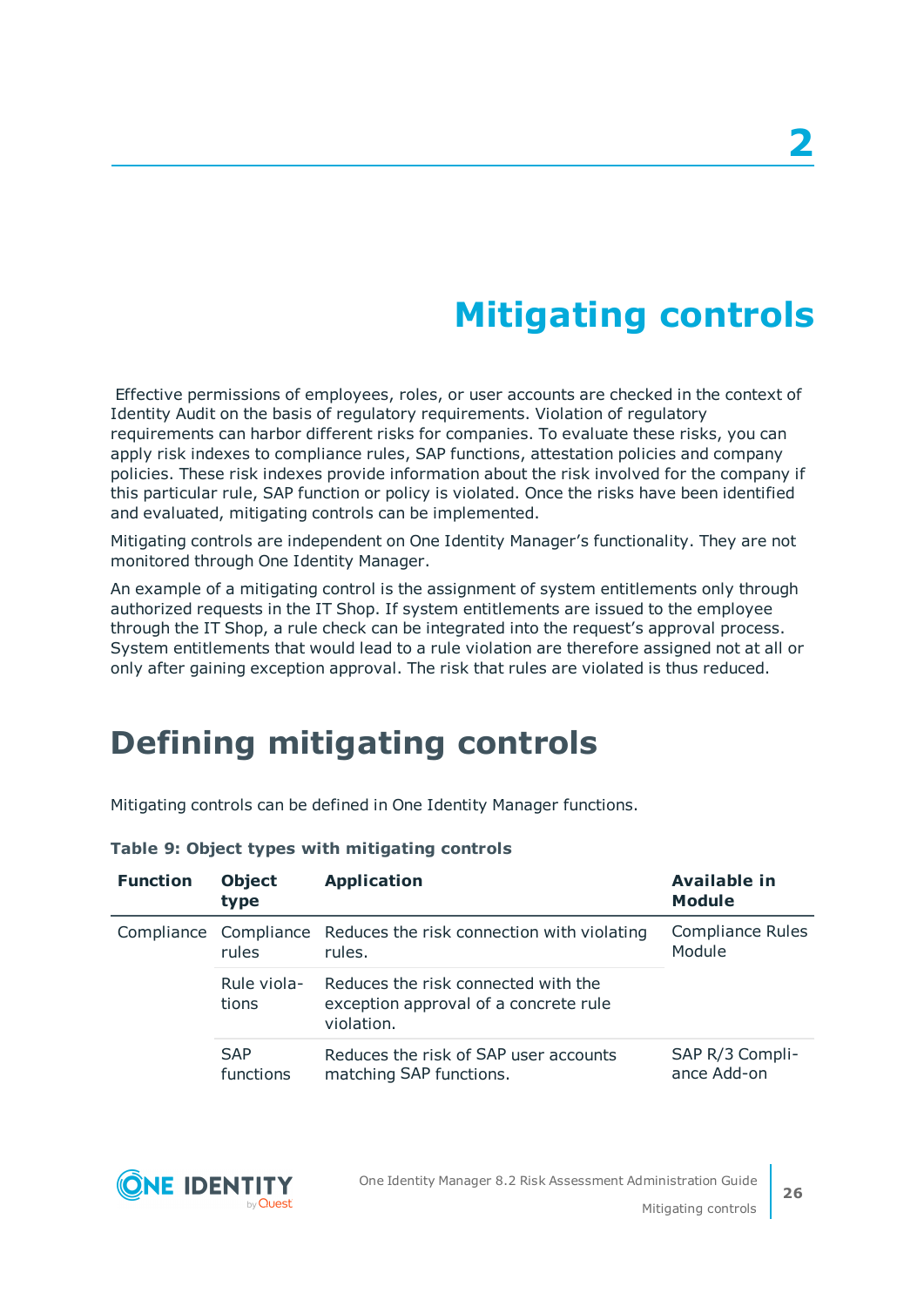| <b>Function</b>     | <b>Object</b><br>type   | <b>Application</b>                                                                                        | <b>Available in</b><br><b>Module</b> |
|---------------------|-------------------------|-----------------------------------------------------------------------------------------------------------|--------------------------------------|
|                     |                         |                                                                                                           | Module                               |
| Attestation         | Attestation<br>policies | Reduces the risk connected with denied<br>attestation cases.                                              | Attestation<br>Module                |
|                     | Attestation<br>Cases    | Reduces the risk connected with the denial<br>of a concrete attestation case.                             |                                      |
| Company<br>policies | Company<br>policies     | Reduces the risk connection with violating<br>policies.                                                   | <b>Company Policies</b><br>Module    |
|                     | tions                   | Policy viola-Reduces the risk connected with the<br>exception approval of a concrete policy<br>violation. |                                      |

#### *To edit mitigating controls*

<sup>l</sup> In the Designer, set the **QER | CalculateRiskIndex** configuration parameter and compile the database.

If you disable the configuration parameter at a later date, model components and scripts that are not longer required, are disabled. SQL procedures and triggers are still carried out. For more information about the behavior of preprocessor relevant configuration parameters and conditional compiling, see the *One Identity Manager Configuration Guide*.

Use SAP to assign mitigating controls to compliance rules, Manager functions or company policies. For more [information,](#page-27-0) see Additional tasks for a mitigating control on page 28.

You can assign mitigating controls directly to a specific rule violation when editing exception approval for rule violations in the Web Portal. You can assign mitigating controls direct to a specific attestation case during attestation in the Web Portal. You can assign mitigating controls directly to a specific rule violation when editing exception approval for policy violations in the Web Portal. For more information, see the .One Identity Manager Web Designer Web Portal User Guide

## <span id="page-26-0"></span>**Main data for a mitigating control**

#### *To create or edit mitigating controls*

- 1. In the Manager, select the **Risk index functions > Mitigating controls** category.
- 2. Select a mitigating control in the result list and run the **Change main data** task.
	- $OR -$

 $Click$   $\frac{1}{4}$  in the result list.

- 3. Edit the mitigating control main data.
- 4. Save the changes.

Enter the following main data of mitigating controls.

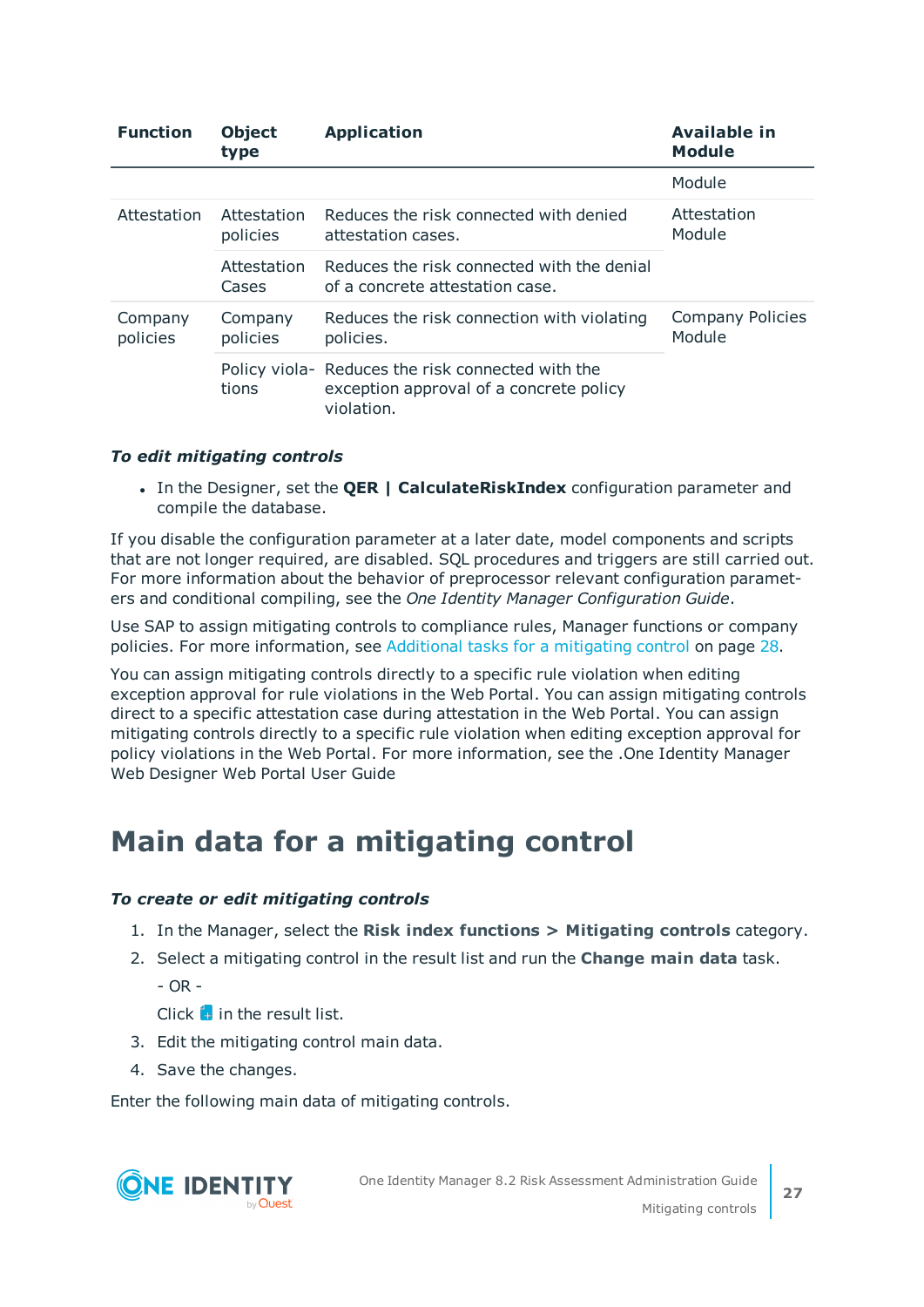| <b>Property</b>           | <b>Description</b>                                                                                                                                               |
|---------------------------|------------------------------------------------------------------------------------------------------------------------------------------------------------------|
| Measure                   | Unique identifier for the mitigating control.                                                                                                                    |
| Significance<br>reduction | When the mitigating control is implemented, this value is used to reduce<br>the risk of denied attestation cases. Enter a number between <b>0</b> and <b>1</b> . |
| Description               | Detailed description of the mitigating control.                                                                                                                  |
| Functional<br>area        | Functional area in which the mitigating control may be applied.                                                                                                  |
|                           | Department Department in which the mitigating control may be applied.                                                                                            |

#### **Table 10: General main data of a mitigating control**

## <span id="page-27-0"></span>**Additional tasks for a mitigating control**

<span id="page-27-1"></span>After you have entered the main data, you can run the following tasks.

### **Mitigating controls overview**

You can see the most important information about a mitigating control on the overview form.

#### *To obtain an overview of a mitigating control*

- 1. In the Manager, select the **Risk index functions > Mitigating controls** category.
- 2. Select the mitigating control in the result list.
- <span id="page-27-2"></span>3. Select the **Mitigating control overview** task.

## **Assigning compliance rules**

Installed modules: Compliance Rules Module

Use this task to specify for which compliance rules a mitigating control is valid. You can only assign original rules on the assignment form.

#### *To assign compliance rules to mitigating controls*

- 1. In the Manager, select the **Risk index functions > Mitigating controls** category.
- 2. Select the mitigating control in the result list.
- 3. Select the **Assign rules** task.
- 4. In the **Add assignments** pane, assign the compliance rules.



**28**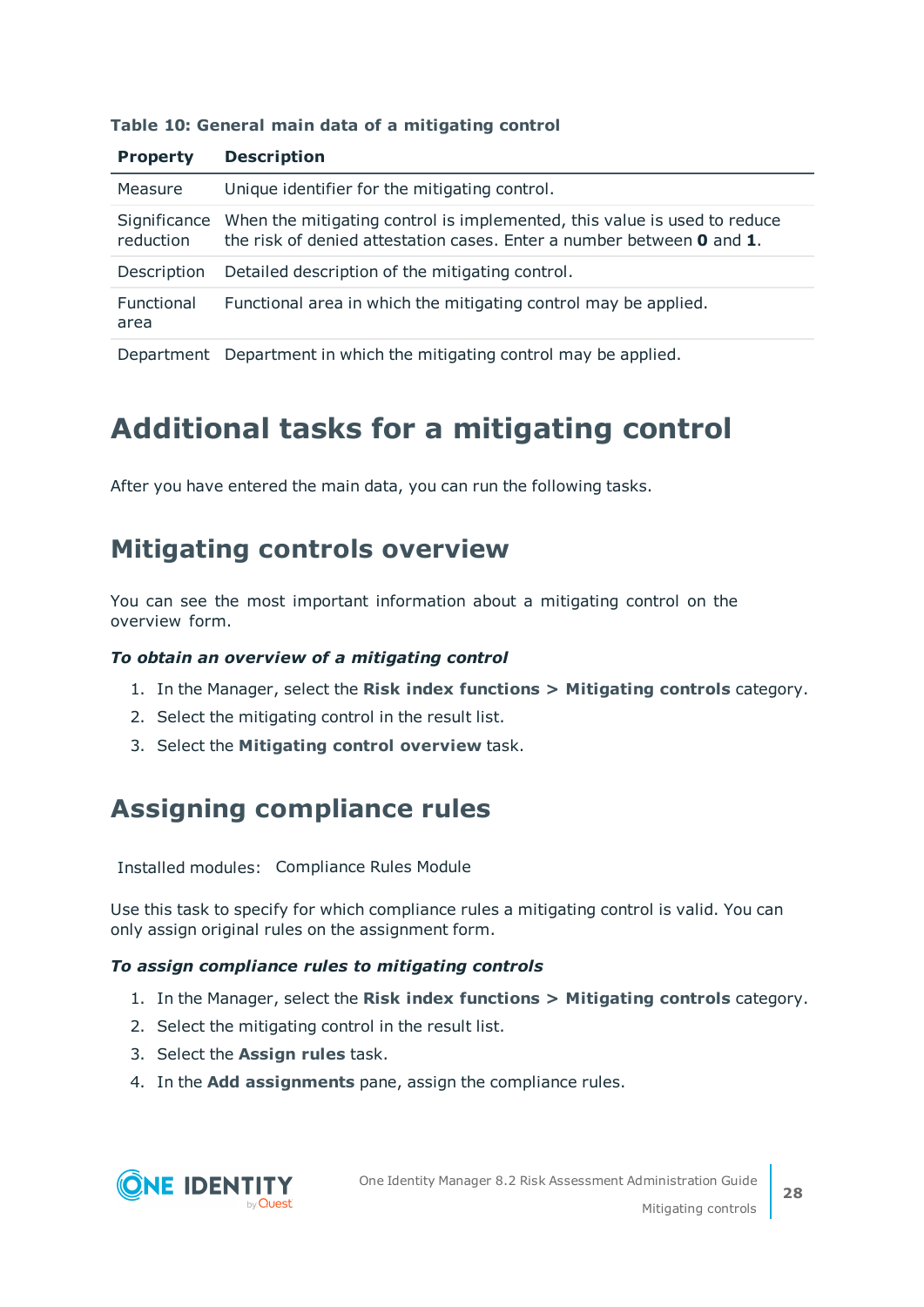TIP: In the **Remove assignments** pane, you can remove assigned compliance rules.

#### *To remove an assignment*

- Select the compliance rule and double-click  $\odot$ .
- <span id="page-28-0"></span>5. Save the changes.

### **Assigning attestation policies**

Installed modules: Attestation Module

Use this task to specify for which attestation policies the mitigating control is valid.

#### *To assign attestation policies to mitigating controls*

- 1. In the Manager, select the **Risk index functions > Mitigating control** category.
- 2. Select the mitigating control in the result list.
- 3. Select the **Assign attestation polices** task.

Assign the attestation policies in **Add assignments**.

TIP: In **Remove assignments**, you can remove the assignment of attestation policies.

#### *To remove an assignment*

- **Select the approval policy and double-click**  $\mathcal{O}$ **.**
- <span id="page-28-1"></span>4. Save the changes.

### **Assigning company policies**

Installed modules: Company Policies Module

Use this task to specify for which company policies the mitigating control is valid. You can only assign company policy working copies on the assignment form.

#### *To assign company policies to mitigating controls*

- 1. Select the **Risk index functions > Mitigating controls** category.
- 2. Select the mitigating control in the result list.
- 3. Select the **Assign company policies** task.
- 4. In the **Add assignments** pane, double-click the company policies you want to assign.
	- OR -

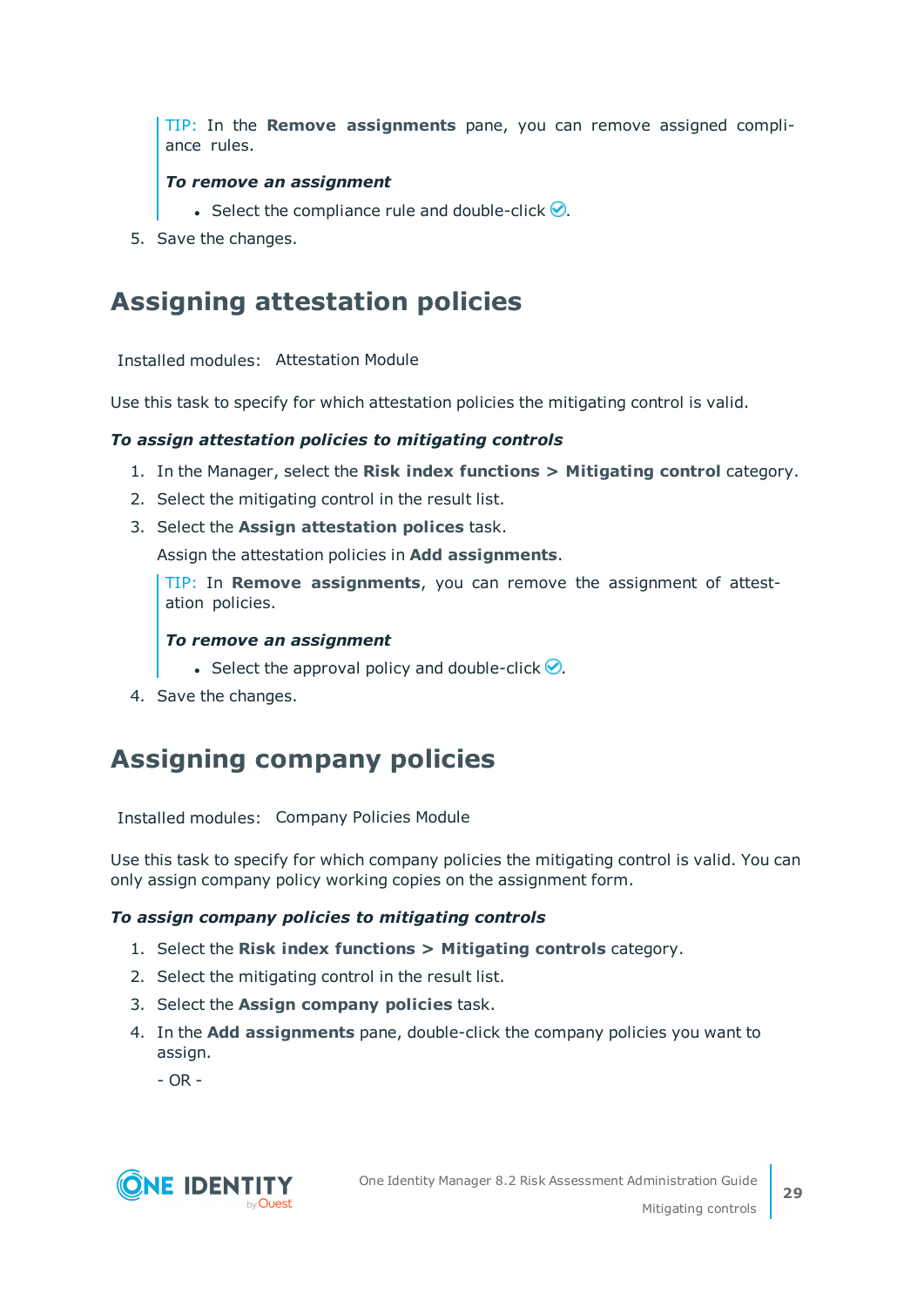In the **Remove assignments** pane, double-click the company policies whose assignment is to be deleted.

<span id="page-29-0"></span>5. Save the changes.

## **Assigning SAP functions**

Installed modules: SAP R/3 Compliance Add-on Module

Use this task to specify the function definitions for which a mitigating control is valid. You can only assign function definitions that are enabled on the assignment form.

#### *To assign SAP function definitions to mitigating controls*

- 1. In the Manager, select the **Risk index functions > Mitigating control** category.
- 2. Select the mitigating control in the result list.
- 3. Select the **Assign function definitions** task.

In the **Add assignments** pane, assign the function definitions.

TIP: In the **Remove assignments** pane, you can remove function definitions assignments.

#### *To remove an assignment*

- **Select the mitigating control and double-click**  $\bigcirc$ **.**
- <span id="page-29-1"></span>4. Save the changes.

# **Calculating mitigation**

#### **Table 11: Configuration parameters for calculating risk indexes of rule violations**

#### **Configuration parameter Effect when set**

| QER   CalculateRiskIndex  <br>MitigatingControlsPerViolation | This configuration parameter controls calculation of risk<br>indexes for rule violations. If the parameter is set,<br>exception approvers can assign mitigating controls to<br>rule violations. The risk index calculation only takes<br>these mitigating controls into account. If the parameter<br>is disabled, risk index calculation take mitigating control<br>assigned to compliance rules into account. |
|--------------------------------------------------------------|----------------------------------------------------------------------------------------------------------------------------------------------------------------------------------------------------------------------------------------------------------------------------------------------------------------------------------------------------------------------------------------------------------------|
|--------------------------------------------------------------|----------------------------------------------------------------------------------------------------------------------------------------------------------------------------------------------------------------------------------------------------------------------------------------------------------------------------------------------------------------------------------------------------------------|

The reduction in significance of a mitigating control supplies the value by which the risk index of a compliance rule, SAP function, attestation policy, or company policy is reduced when the control is implemented.One Identity Manager calculates a reduced risk index based on the risk index and the significance reduction. One Identity Manager supplies

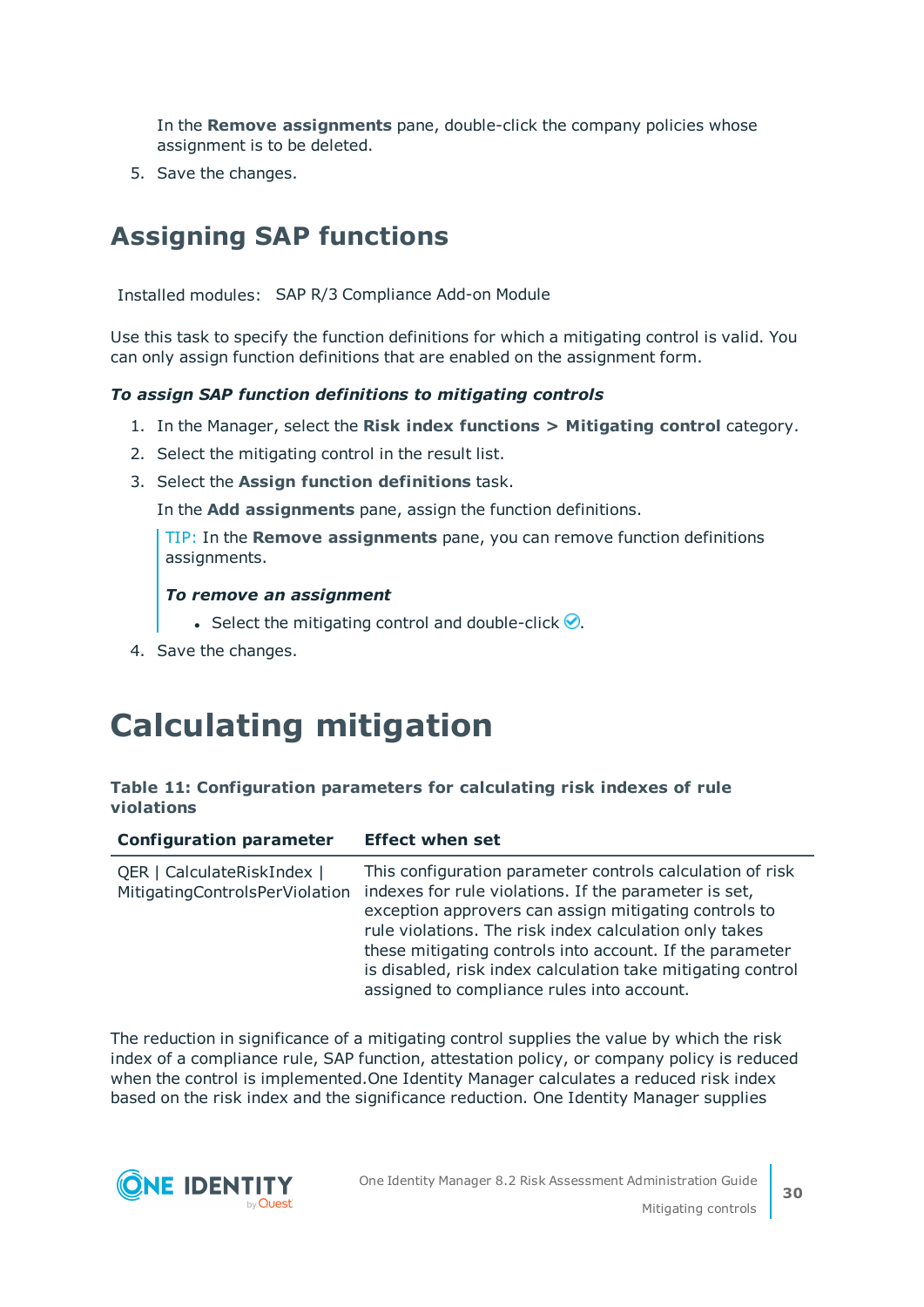default functions for calculating reduced risk indexes. These functions cannot be edited with One Identity Manager tools.

The reduced risk index is calculated from the SAP function, attestation policy or company policy and the significance reduced sum of all assigned mitigating controls.

Calculating mitigation for rule violations depends on the **QER | CalculateRiskIndex | MitigatingControlsPerViolation** configuration parameter.

**Table 12: Effect of configuration parameters on calculating mitigation**

| <b>Configuration Effect</b><br>parameters |                                                                                                                                                                                                |
|-------------------------------------------|------------------------------------------------------------------------------------------------------------------------------------------------------------------------------------------------|
| Deactivated                               | The compliance rule's reduced risk index is calculated. This takes<br>mitigating controls into account that are assigned to a compliance rule.                                                 |
| Enabled                                   | The compliance rule's risk index is not reduced. The reduced risk index<br>corresponds, therefore, to the compliance rule's risk index.                                                        |
|                                           | This calculates the reduced risk index of employees with rule violations<br>and takes into account mitigating controls that were assigned to a rule<br>violation during an exception approval. |

Risk index (reduced) = Risk index - sum significance reductions

If the significance reduction sum is greater than the risk index, the reduced risk index is set to **0**.

#### **Related topics**

• Risk index for [compliance](#page-12-1) rules and rule violations on page 13

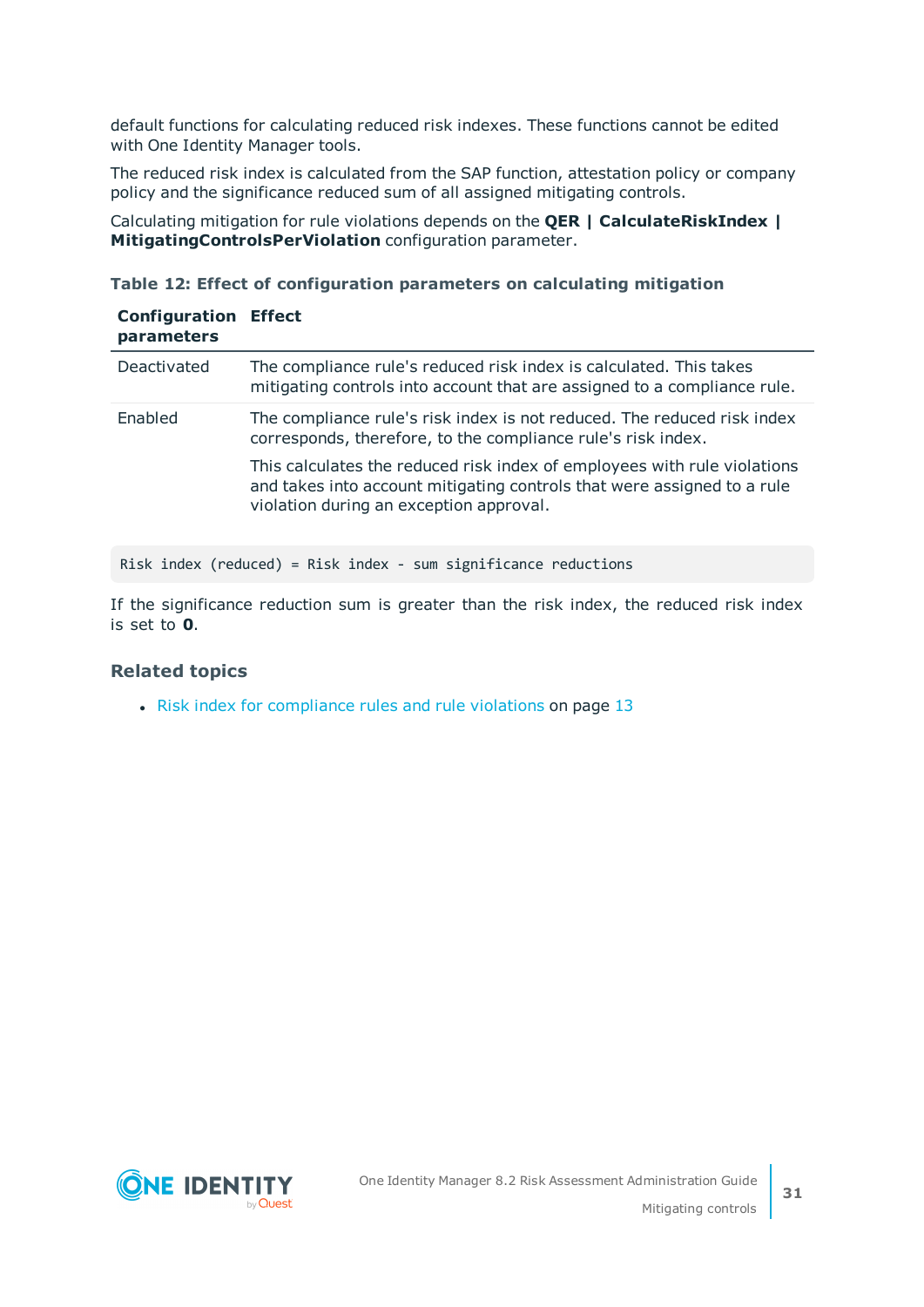# **Appendix A**

# <span id="page-31-0"></span>**Appendix:Risk index calculation example**

Risk index calculation is explained here using an employee with SAP system authorizations and assigned software. The employee is a manager.

#### *Clara Harris is:*

- External employee
- Primary membership in the "Personal" department
- Customer in the "Software" IT Shop

#### *The "Personnel" department is assigned*

- A KRSAP account definition for the "SAPClient" SAP client
- An SAPG1 SAP group

#### *The following also applies*

- Clara Harris has requested three software applications through the IT Shop. The requests were approved; the software assigned.
- The CLARAH user account (SAP R/3) was created through an account definition.
- . The CLARAH user account is a direct member of the SAPG2 SAP group.
- The CLARAH user account is assigned directly to the SAPSP structural profile.
- Clara Harris is team lead of a work group and therefore manager of 10 staff members.
- Employee are attested regularly.

The following risk indexes are calculated for the company resources:

| <b>KRSAP</b><br>0.0<br>SAPG1<br>0.7<br>SAPG <sub>2</sub><br>0.2 | Company Resource Risk much |  |
|-----------------------------------------------------------------|----------------------------|--|
|                                                                 |                            |  |
|                                                                 |                            |  |
|                                                                 |                            |  |



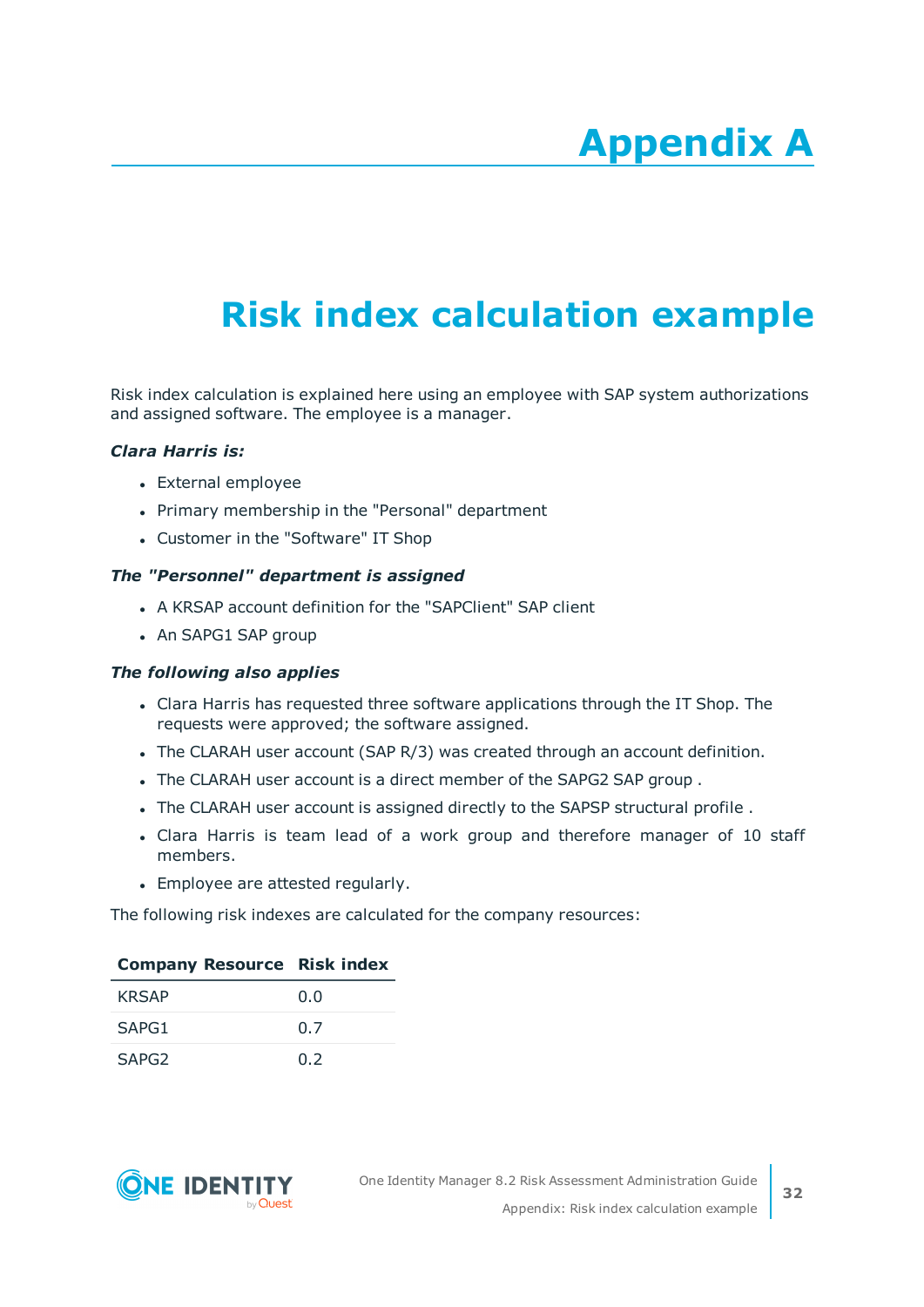| <b>Company Resource Risk index</b> |     |
|------------------------------------|-----|
| <b>SAPSP</b>                       | 0.5 |
| Software 1                         | 0.1 |
| Software 2                         | 0.2 |
| Software 3                         | 0.3 |

One Identity Manager calculates the risk indexes for the following object types using the default functions:

| <b>Table</b>                        | From the object's risk indexes                                  |
|-------------------------------------|-----------------------------------------------------------------|
| Employees                           | All assigned objects                                            |
| Software assignments                | Software applications                                           |
| Account definition assign-<br>ments | Account definitions                                             |
| SAP user accounts                   | SAP groups, structural profiles                                 |
| Roles and organizations             | Software (for the product nodes of the three applic-<br>ations) |
|                                     | SAP groups (for department R)                                   |
|                                     | Account definitions (for the department R)                      |

The calculation type is **Maximum (weighted)**. The weighting is **1**.

#### *Calculation Sequence*

1. Determine risk indexes of the **SAP user accounts: group assignments** table.

The table contains two entries for user account CLARAH. The risk indexes correspond to the risk indexes of the assigned SAPG1 and SAPG2 SAP groups. The risk index of this SAP group is reduced because the SAPG1 SAP group is assigned through inheritance.

2. Determine risk indexes of the **SAP user accounts: assignments to structural profiles** table.

The table contains one entry for the user account CLARAH. The risk index corresponds to the risk index of the assigned SAPSP structural profile.

3. Calculate the risk index of the **SAP user accounts** table.

The table contains one entry for the user account CLARAH. The risk index is calculated from the risk indexes determined in steps 1 and 2.

4. Find the risk index of the **Software assignments** table.

The table contain three entries for Clara Harris for the three assigned software applications. The risk indexes correspond to the software application risk indexes.

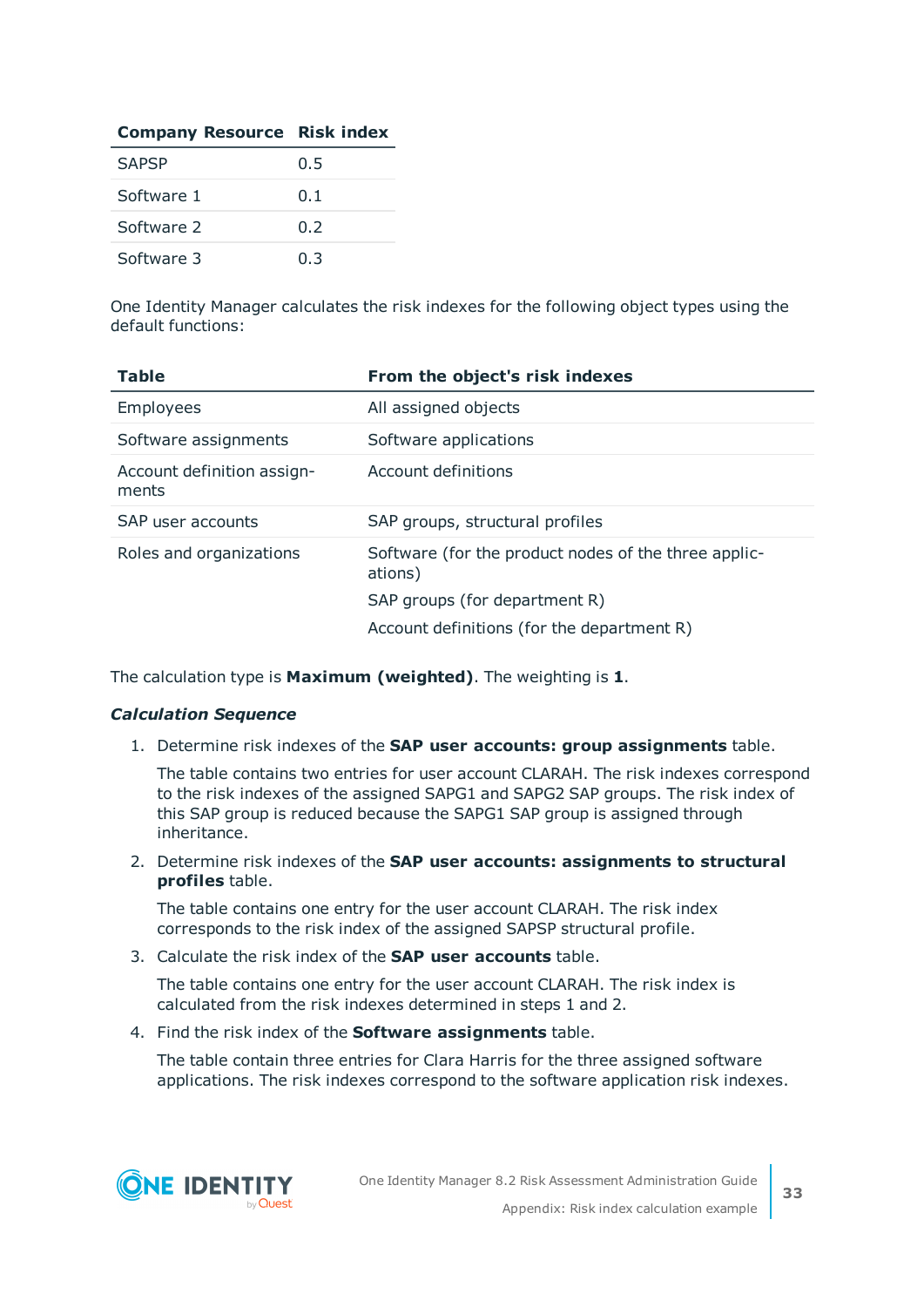5. Find the risk index of the **Account definitions assignments** table.

The table contains one entry for Ines Franz. The risk indexes corresponds to the risk index of the assigned KRSAP account definition.

6. Calculate the risk index of the **Employees** table.

The table contains an entry for Clara Harris. The risk index is calculated from the risk indexes found in steps 3, 4, and 5. The calculated risk index is increased because Clara Harris is the manager of other employees. The calculated risk index is reduced because the last attestation case for Clara Harris was approved.

| # | <b>Object</b>                       | Determined $+/-$<br>risk index |      | <b>Resulting</b><br>risk<br>index | <b>Comment</b>                     |
|---|-------------------------------------|--------------------------------|------|-----------------------------------|------------------------------------|
| 1 | <b>CLARAH:</b><br>SAPG1             | 0,7                            | 0.05 | 0.65                              | Decrement because inherited<br>by  |
|   | <b>CLARAH:</b><br>SAPG <sub>2</sub> | 0.2                            |      | 0.2                               | Directly assigned                  |
| 2 | <b>CLARAH:</b><br><b>SAPSP</b>      | 0.50                           |      | 0.5                               | Directly assigned                  |
| 3 | <b>CLARAH</b>                       | 0.65                           |      | 0.65                              | Maximum value from step 1<br>and 2 |
|   |                                     | 0.5                            |      |                                   |                                    |
| 4 | Clara<br>Harris:<br>Software 1      | 0.1                            |      | 0,1                               |                                    |
|   | Clara<br>Harris:<br>Software 2      | 0,2                            |      | 0.2                               |                                    |
|   | Clara<br>Harris:<br>Software 3      | 0.3                            |      | 0,3                               |                                    |
| 5 | Clara<br>Harris:<br><b>KRSAP</b>    | 0, 0                           |      | 0,0                               |                                    |

#### **Table 13: Risk index calculation results**

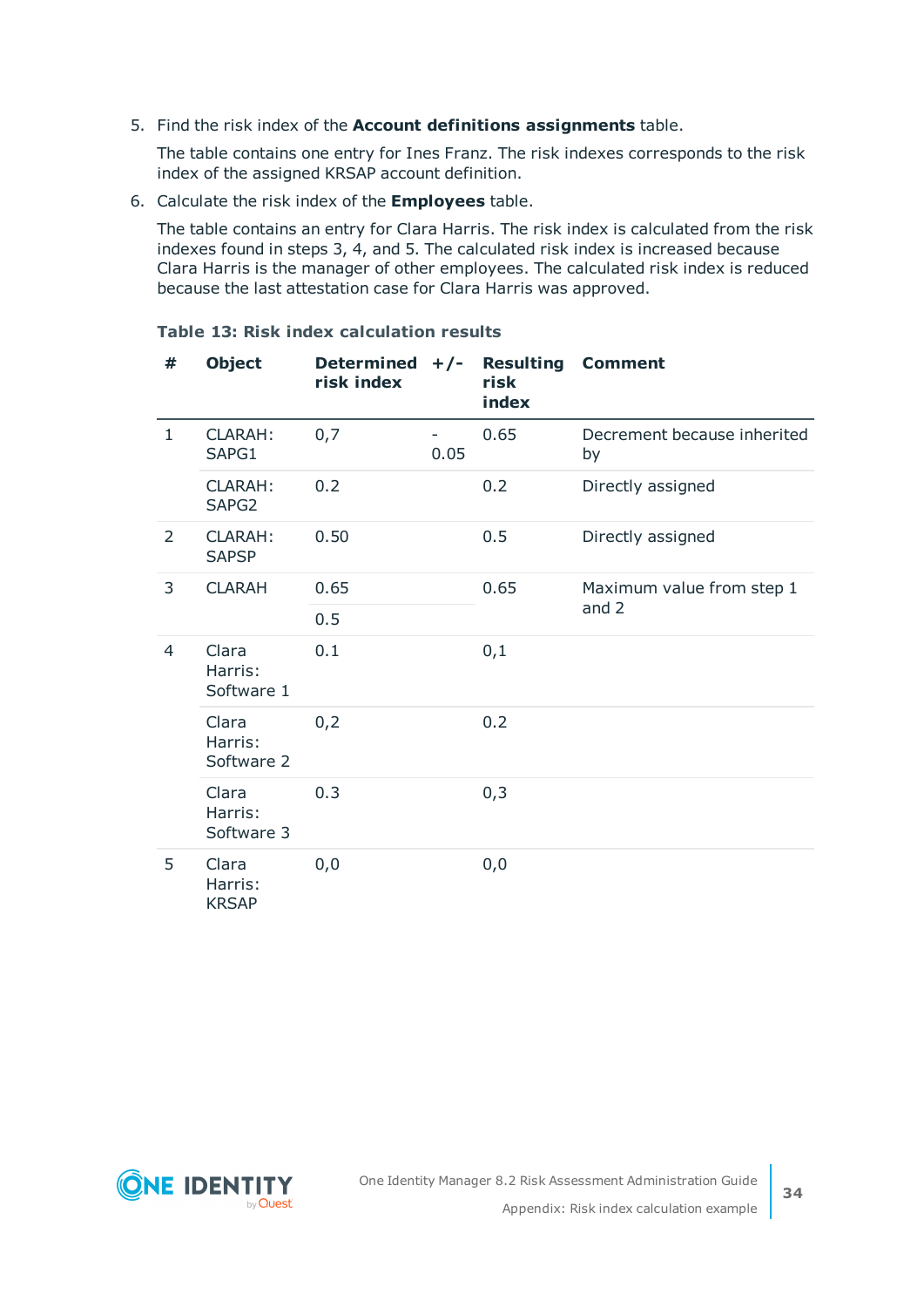| # | <b>Object</b>     | Determined $+/-$<br>risk index |             | <b>Resulting</b><br>risk<br>index | <b>Comment</b>                                               |
|---|-------------------|--------------------------------|-------------|-----------------------------------|--------------------------------------------------------------|
| 6 | Clara Harris 0,65 |                                |             | 0.65                              | Maximum value from step 3,<br>4, and 5                       |
|   |                   | 0.3                            |             |                                   |                                                              |
|   |                   | 0.0                            |             |                                   |                                                              |
|   |                   |                                | $+0.2$ 0.85 |                                   | Increment because Clara<br>Harris manages other<br>employees |
|   |                   |                                | 0.33        | 0.52                              | Decrement because the<br>attestation is approved             |

Key:  $# -$  step,  $+/- -$  increment/decrement

7. Find the risk index of the **Roles and organizations: software assignments** table.

This table contains one entry for each requested software applications. The risk indexes correspond to the software application risk indexes.

8. Calculate the risk index of the **Roles and organizations** table.

This table contains one entry for each product node of the three software applications. The risk indexes are calculated from the risk indexes found in step 7.

9. Find risk index or the table **Roles and organizations: account definition assignments**.

This table contains one entry for the "Personnel" department. The risk indexes corresponds to the risk index of the assigned KRSAP account definition.

#### 10. Find the risk index of the **Roles and organizations: SAP group assignments** table.

This table contains one entry for the "Personnel" department. The risk index corresponds to the risk index of the assigned SAPG1 SAP group.

#### 11. Calculate the risk index of the **Roles and organizations** table.

This table contains one entry for the "Personnel" department. The risk index is calculated from the risk indexes determined in steps 9 and 10. The calculated risk index is increased because the department does not have a manager.

12. Find the risk index of the **Employees: memberships in roles and organizations** table.

The table contain three entries for Clara Harris because she is member of three product nodes. The risk indexes are taken from those calculated in step 8. The table does not contain any entries for the department R because Clara Harris is not a secondary member of this department.

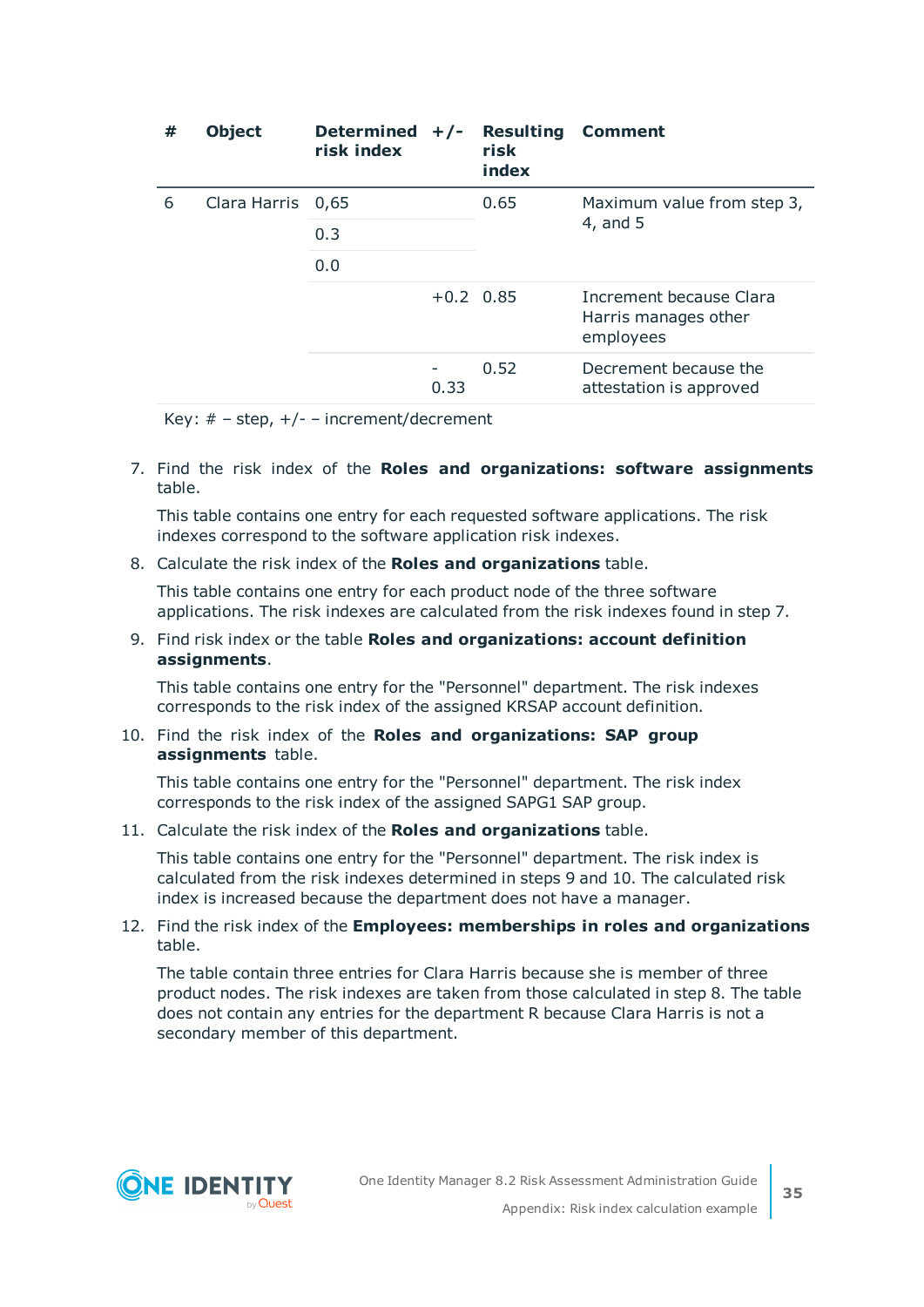| #              | <b>Object</b>                                   | <b>Calculated</b><br>risk index | $+/-$        | <b>Resulting</b><br>risk index | <b>Comment</b>                                    |
|----------------|-------------------------------------------------|---------------------------------|--------------|--------------------------------|---------------------------------------------------|
| $\overline{7}$ | Product<br>nodes 1:<br>Software<br>$\mathbf{1}$ | 0,1                             |              | 0.1                            |                                                   |
|                | Product<br>nodes 2:<br>Software<br>2            | 0,2                             |              | 0.2                            |                                                   |
|                | Product<br>nodes 3:<br>Software<br>3            | 0,3                             |              | 0.3                            |                                                   |
| 8              | Product<br>nodes 1                              | 0.1                             |              | 0.1                            |                                                   |
|                | Product<br>nodes 2                              | 0,2                             |              | 0.2                            |                                                   |
|                | Product<br>nodes 3                              | 0,3                             |              | 0.3                            |                                                   |
| 9              | Personnel:<br><b>KRSAP</b>                      | 0.0                             |              | 0,0                            |                                                   |
| 10             | Personnel:<br>SAPG1                             | 0.5                             |              | 0.5                            |                                                   |
| 11             | Personnel                                       | 0.0                             |              | 0.5                            | Maximum value from step 9<br>and 10               |
|                |                                                 | 0.5                             |              |                                |                                                   |
|                |                                                 | 0.5                             | $+0.05$ 0.55 |                                | Increment because the<br>department has no manage |
| 12             | Clara<br>Harris:<br>Product<br>nodes 1          | 0.1                             |              | 0.1                            |                                                   |
|                | Clara<br>Harris:<br>Product<br>nodes 2          | 0.2                             |              | 0.2                            |                                                   |

#### **Table 14: Results of the risk index claculation**

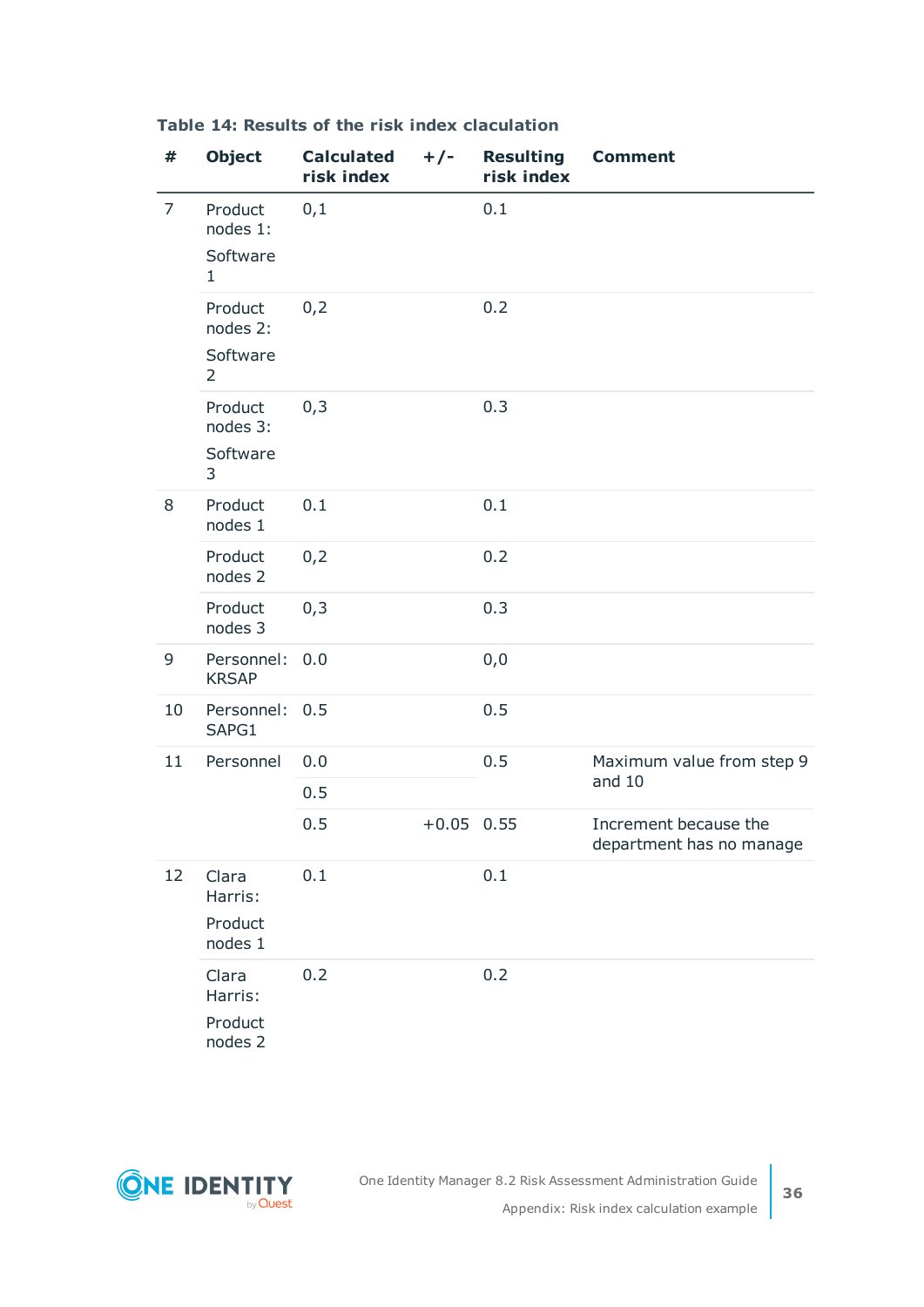| # | <b>Object</b>      | Calculated $+/-$<br>risk index | <b>Resulting</b><br>risk index | <b>Comment</b> |
|---|--------------------|--------------------------------|--------------------------------|----------------|
|   | Clara<br>Harris:   | 0.3                            | 0.3                            |                |
|   | Product<br>nodes 3 |                                |                                |                |

Key: # – step, +/- – increment/decrement

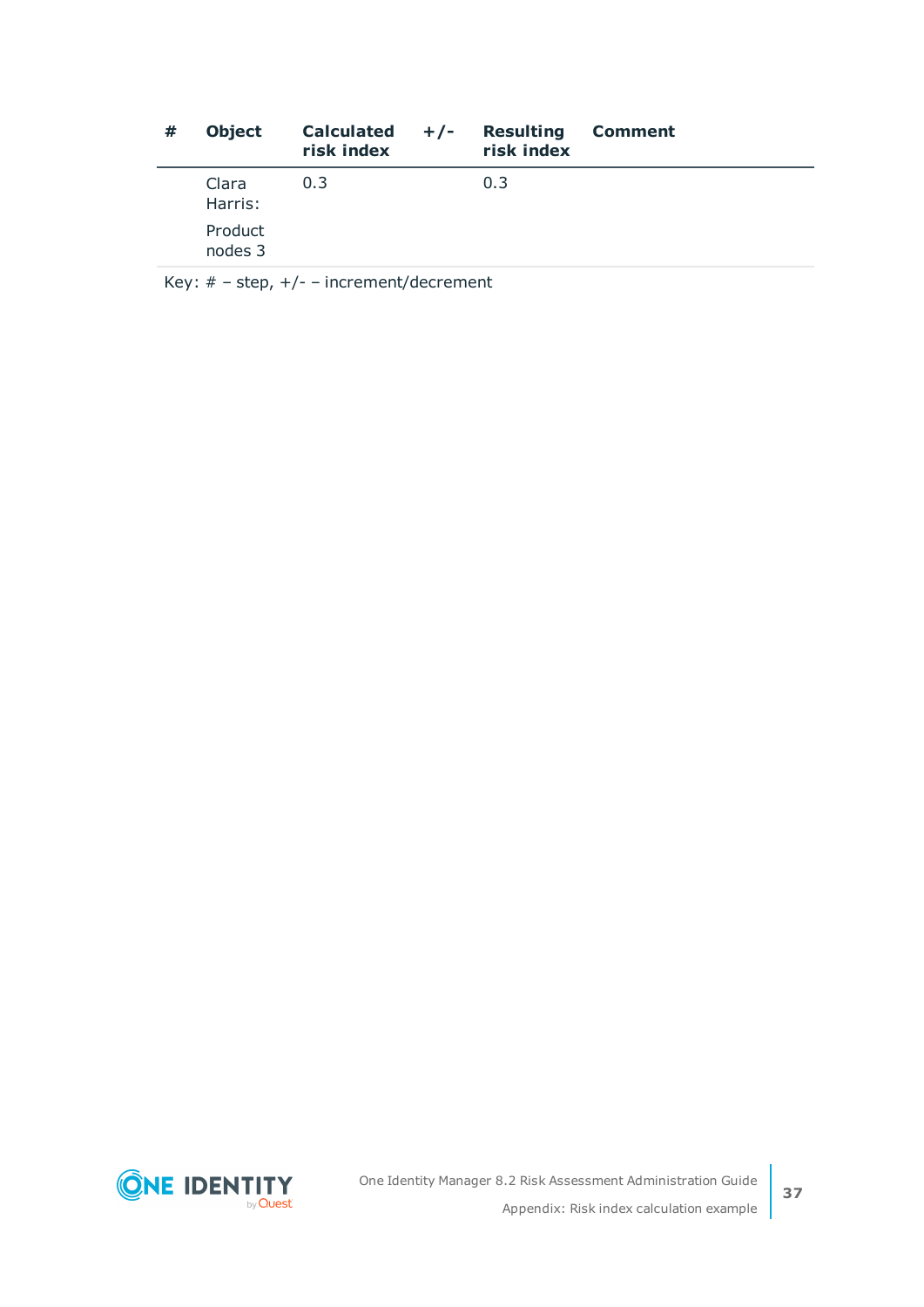<span id="page-37-0"></span>One Identity solutions eliminate the complexities and time-consuming processes often required to govern identities, manage privileged accounts and control access. Our solutions enhance business agility while addressing your IAM challenges with on-premises, cloud and hybrid environments.

# <span id="page-37-1"></span>**Contacting us**

For sales and other inquiries, such as licensing, support, and renewals, visit <https://www.oneidentity.com/company/contact-us.aspx>.

# <span id="page-37-2"></span>**Technical support resources**

Technical support is available to One Identity customers with a valid maintenance contract and customers who have trial versions. You can access the Support Portal at [https://support.oneidentity.com/.](https://support.oneidentity.com/)

The Support Portal provides self-help tools you can use to solve problems quickly and independently, 24 hours a day, 365 days a year. The Support Portal enables you to:

- Submit and manage a Service Request
- View Knowledge Base articles
- Sign up for product notifications
- Download software and technical documentation
- View how-to videos at [www.YouTube.com/OneIdentity](http://www.youtube.com/OneIdentity)
- Engage in community discussions
- Chat with support engineers online
- View services to assist you with your product

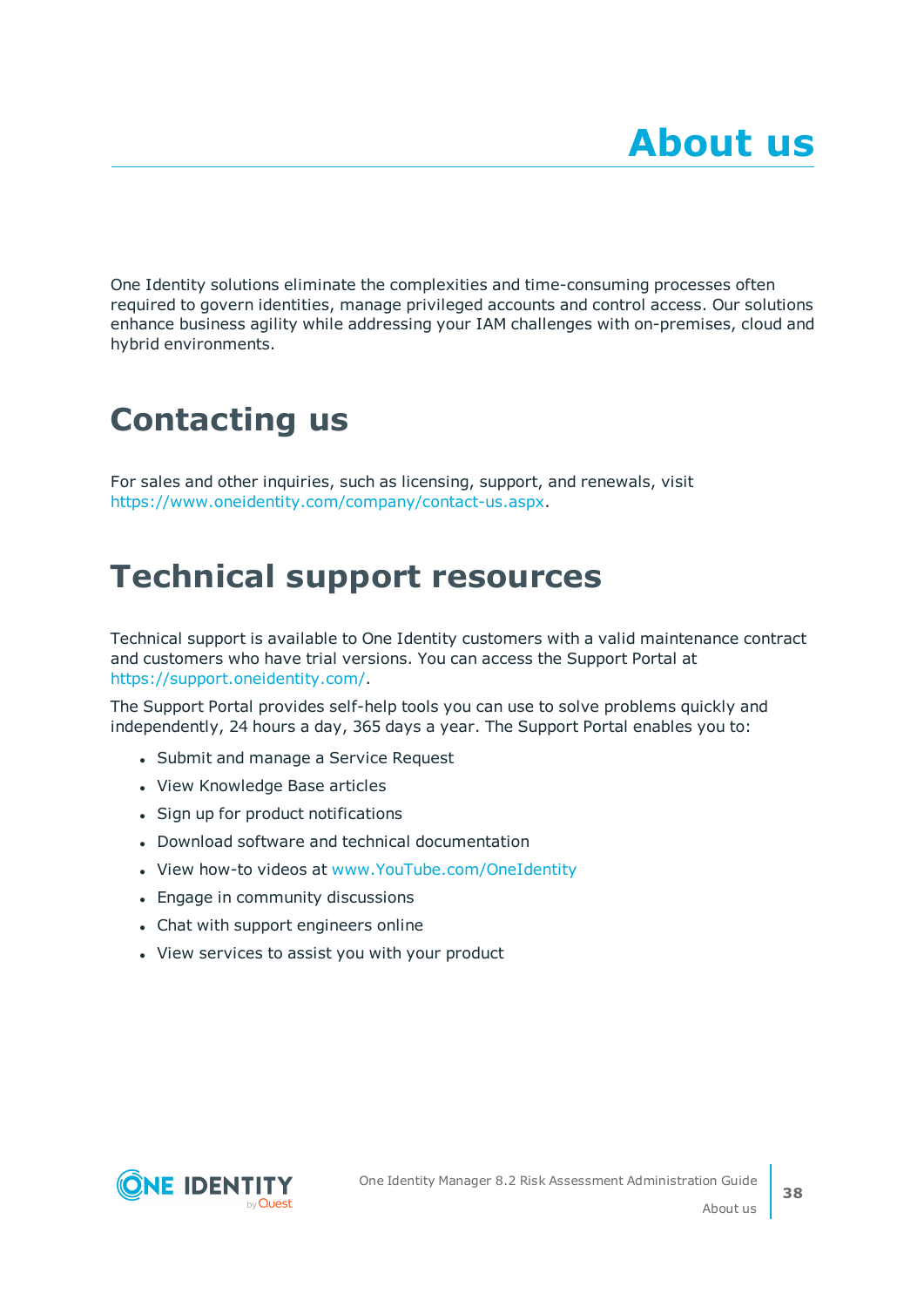# **Index**

### <span id="page-38-0"></span>**A**

application role administrators [6](#page-5-0) Identity and Access Governance attestation administrators [6](#page-5-0) company policy administrators [6](#page-5-0) Identity Audit administrators [6](#page-5-0) Identity Management employees administrators [6](#page-5-0)

#### **M**

mitigating control [26](#page-25-0) assign attestation policy [29](#page-28-0) assign company policy [29](#page-28-1) assign compliance rule [28](#page-27-2) assign SAP function [30](#page-29-0) assigned object type [26](#page-25-1) attestation policy [26](#page-25-1) company policy [26](#page-25-1) compliance rule [26](#page-25-1) log [27](#page-26-0) overview [28](#page-27-1) SAP function [26](#page-25-1) significance reduction [27](#page-26-0)

### **R**

risk assessment [5](#page-4-0) administrators [6](#page-5-0) user [6](#page-5-0) risk index [5](#page-4-0) average [17](#page-16-0), [19](#page-18-0), [22](#page-21-0) calculate [10](#page-9-0), [21-22](#page-20-1), [30](#page-29-1) example [32](#page-31-0) exclude object type [21](#page-20-0) calculate immediately [19](#page-18-0) calculation procedure [21](#page-20-2) calculation type [17](#page-16-0) change amount [17](#page-16-0) decrement [10](#page-9-0), [17,](#page-16-0) [19](#page-18-0) increment [10](#page-9-0), [17,](#page-16-0) [19](#page-18-0) log [7](#page-6-0) maximum [17](#page-16-0), [19,](#page-18-0) [22](#page-21-0) object type with risk index [7](#page-6-0) object types with a calculated risk index [9](#page-8-0) reduced calculate [30](#page-29-1) reduction [17](#page-16-0) risk index function assign source table [20](#page-19-1) deactivate [17](#page-16-0), [21](#page-20-0) default risk index function [10](#page-9-0) define [16](#page-15-0) for employees [15](#page-14-0) for roles [13](#page-12-0)



**39**